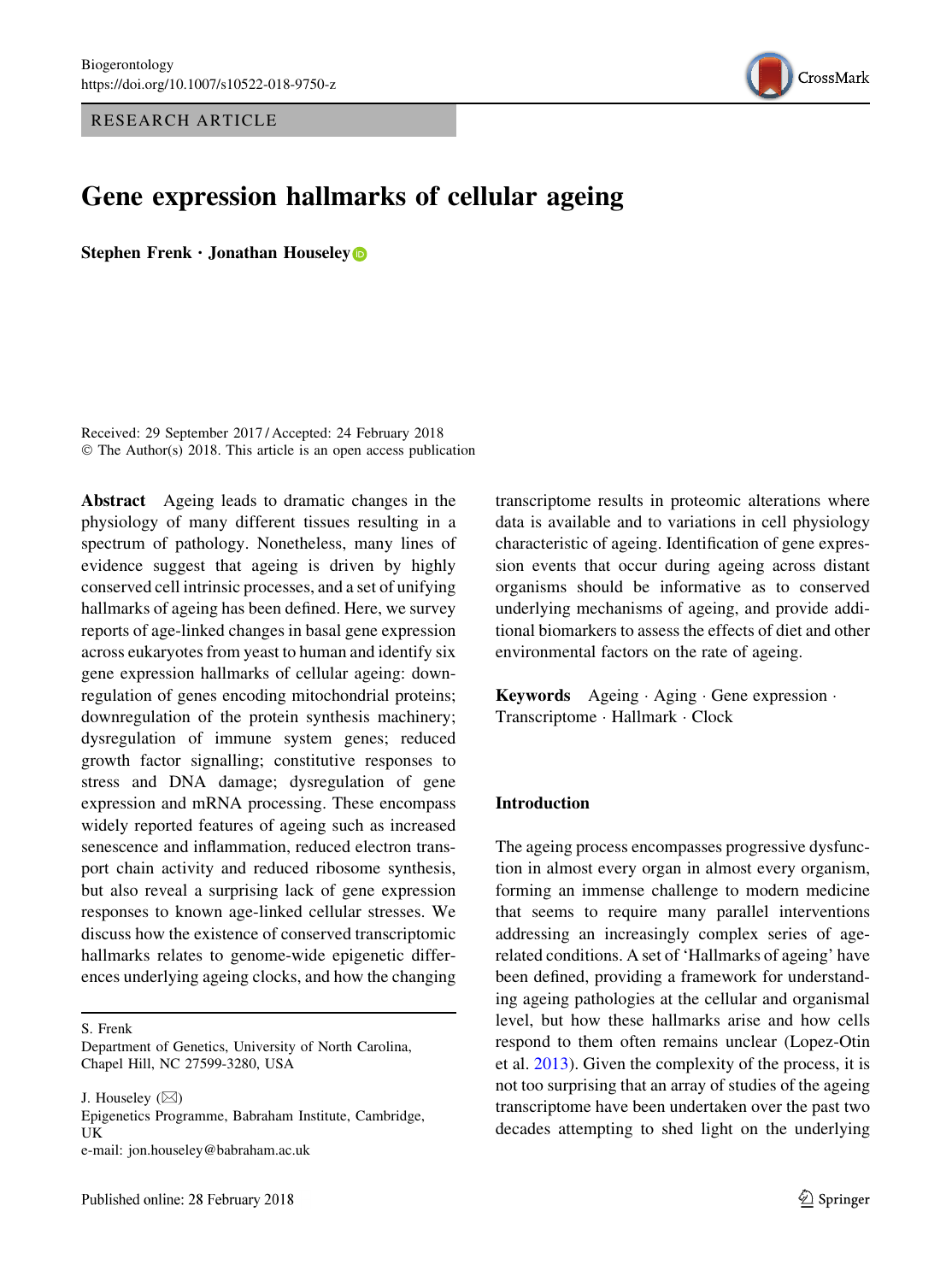drivers of pathology. These studies have spanned organisms from yeast to man, taking advantage of the remarkable conservation of ageing pathology across eukaryotes to examine the ageing process in experimentally tractable model organisms. However, major challenges have been encountered in the performance of reproducible experiments and the extraction of meaningful data; early studies particularly in higher eukaryotes found few changes in common, and it is only with more recent meta-analyses of giant crosssectional datasets that a consensus is starting to emerge on a set of gene expression changes that are associated with ageing. Here we survey the literature of transcriptomic changes associated with normal ageing across evolutionarily diverse eukaryotes and describe a set of potential gene expression hallmarks indicative of underlying age-linked gene expression programmes.

Do underlying age-linked gene expression programmes exist? On one hand, it is tempting to suggest that age-linked changes in gene expression reflect noise, caused by the accumulation of random mutations and epigenetic changes, leading to aberrant activation or repression of promoters. Age-linked accumulation of DNA damage has been detected in human brain samples and demonstrated to reduce gene expression (Lu et al. [2004](#page-16-0); O'Hagan et al. [2008](#page-17-0)), perhaps an unsurprising result given the endogenous rate of DNA damage (De Bont and van Larebeke [2004\)](#page-14-0). Nonetheless, age-linked gene expression changes cannot be purely ascribed to damage in all organisms. Firstly, such changes clearly occur in budding yeast (Hu et al. [2014;](#page-15-0) Kamei et al. [2014](#page-15-0); Lesur and Campbell [2004;](#page-16-0) Yiu et al. [2008](#page-19-0)) in which the rate of age-linked promoter mutation is negligible (Kaya et al. [2015](#page-16-0)). Secondly, particular categories of genes reproducibly change in expression with age across a wide range of organisms, an observation that is very hard to reconcile with direct effects of random promoter damage.

Age-linked gene expression programmes could arise for many reasons and do not necessarily equate to programmed ageing. Gene expression changes can be reactive to alterations in cellular and organismal physiology, and if those alterations reproducibly occur during ageing then the responsive events form an ageassociated gene expression programme; a response to accumulating DNA damage would be an example of this. More subtly, organisms may have evolved specific gene expression programmes to mitigate degenerative processes associated with ageing as long as these programmes extend reproductive lifespan or fecundity. The common model organisms used by molecular biologists inhabit disparate environments and will certainly have evolved different life history strategies to deal with the interplay between longevity and fecundity, implying that such programmes will display considerable variation across organisms. Conversely, of course, this suggests that any highly conserved aspects of age-associated gene expression represent core signatures of the ageing process and general responses to it.

Gene expression is not the only molecular outcome of ageing. Many pathological changes may have no associated gene expression response, and key signalling and metabolic changes act primarily at the level of translation, post-translational modifications or metabolite abundance, differences that only indirectly affect the gene expression pattern if at all. Furthermore, changes in steady-state mRNA levels as measured in mRNAseq or microarray analyses provide an inexact approximation of transcriptional activity, as discussed in '['Additional Information](#page-12-0)''. Nonetheless, conserved gene expression changes provide a rich dataset in which to probe the pathological processes and evolutionary mechanisms underlying ageing, particularly when gene expression signatures are reproducibly observed across phyla.

# The difficulties in detecting conserved transcriptional signatures of ageing

Studies in humans have often unearthed poorlyoverlapping sets of age-associated gene expression signatures between different tissues, and it remains the case that tissue-specific changes tend to be of greater magnitude and therefore most obvious (compare for example Farr et al. [2015](#page-14-0); Glass et al. [2013;](#page-15-0) Khoo et al. [2014;](#page-16-0) Nakamura et al. [2012;](#page-17-0) Zahn et al. [2006\)](#page-19-0). These disparities imply that ageing follows a different course in each tissue, rather than comprising a universal molecular programme in diverse tissues. An obvious confounding factor is changing cell composition; for example blood, the most routinely sampled tissue in human studies, changes dramatically with age. Both  $CD4+$  and  $CD8+$  T cell samples from young donors are rich in naïve T cells whereas such populations from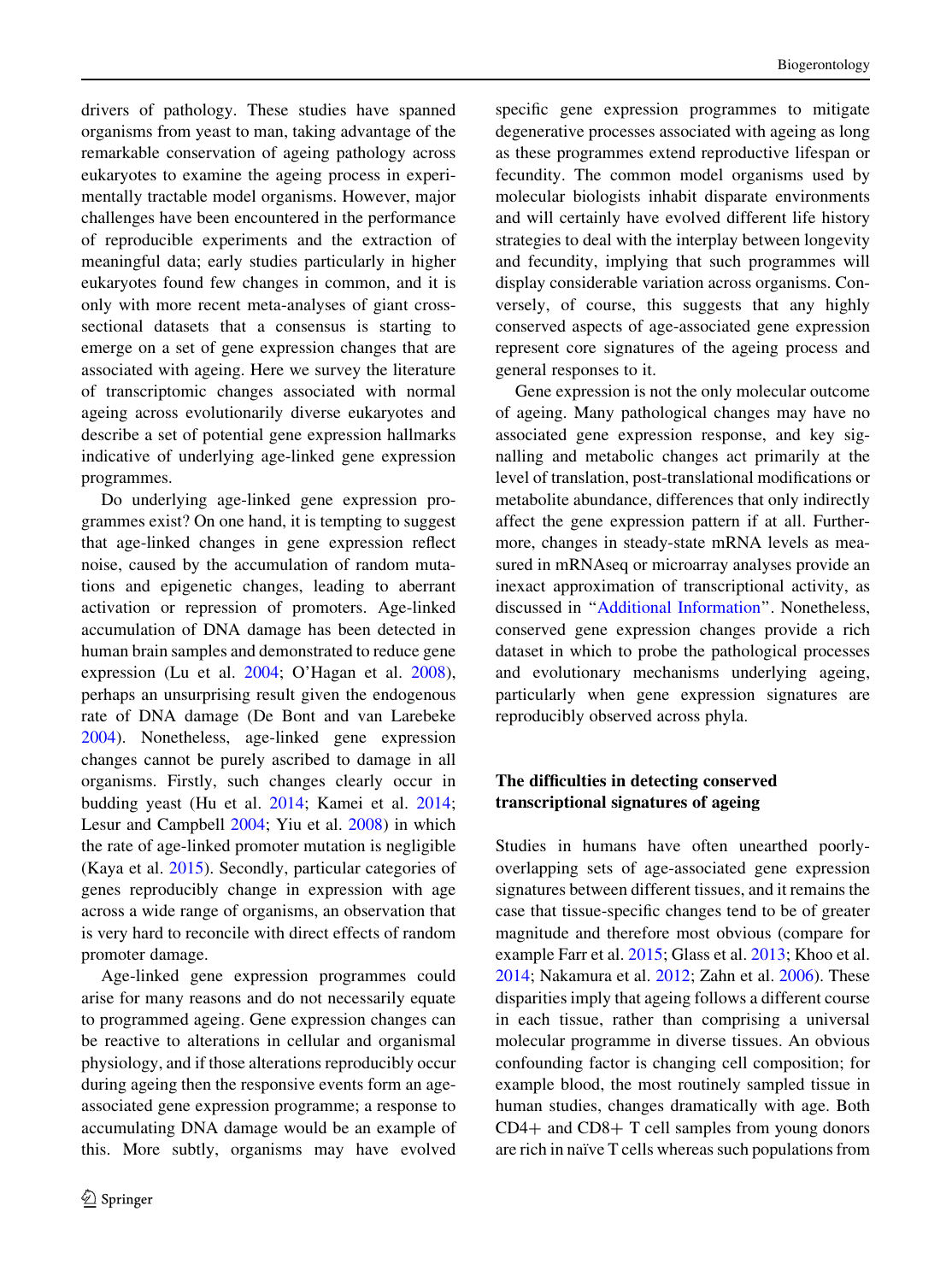old donors contain greater frequencies of memory T cells (reviewed in Arnold et al. [2011\)](#page-13-0). It is highly plausible that increased exposure to infections and other immunological challenges that naturally accompany age provide the major driver for such changes. It is also possible that processes such as homeostatic expansion have independent effects upon the ageing T cell repertoire unrelated to extrinsic antigen exposure. Either way, these pressures on blood cell population composition cause problems when trying to identify cell-intrinsic gene expression changes in T cells across organismal lifespan. Disentangling cell-intrinsic signatures of age-linked gene expression within a cell population of fluid composition therefore requires extensive cell purification, which is often impractical in the large studies required to achieve useful statistical power. Studies of smaller model organisms meet similar problems, for example, profound age-linked differences in gene expression are expected in ageing female flies because they become thinner and stop producing eggs. Although this problem can be avoided by assaying males or individual body parts such as heads, similar problems are likely to be encountered.

A further complication comes from the assumed linearity of age-linked gene expression change, which is widespread and seemingly logical given the progressive nature of the ageing process. Time-course analyses in budding yeast are broadly in accord with this idea (Cruz et al. [2017;](#page-14-0) Janssens et al. [2015](#page-15-0)), but studies in worms and flies have revealed a significant number of genes following non-linear trajectories across the life-course including some with their apex or nadir at middle age (Lund et al. [2002](#page-17-0); Pletcher et al. [2002\)](#page-17-0). More extreme conclusions have arisen in a number of human cross-sectional studies, which have reported the greatest expression variability at middle age (Gheorghe et al. [2014](#page-15-0); Haustead et al. [2016](#page-15-0); Remondini et al. [2010](#page-18-0)), with some aged samples being more closely related to young samples. This may or may not reflect a survivor effect, in other words that the donors of old tissue never underwent the gene expression changes linked with pathology at middle age and therefore survived to old age. Such differences have the potential to be hugely informative as to the order of events and the hierarchy of cause and effect in ageing, but show that simple comparisons of young versus old, as performed in many model organism studies, probably miss important events in the gene expression landscape.

The only real solution to these problems is to search for age-linked gene expression changes that are conserved across tissues and across organisms, and follow clear ageing trajectories. This requires cross species comparisons of gene expression data derived at high resolution across the life course using in vivo samples as opposed to ageing in cell culture. Recent studies have discovered consistent changes in related categories of genes across disparate datasets (see below), though these have required highly replicated sample sets at multiple time points or large crosssectional meta-analyses to overcome confounding effects. Some very detailed meta-analyses have also directly addressed the question of whether conserved gene expression signatures can be detected across different cell types and organisms, identifying specific genes differentially expressed across datasets (de Magalhaes et al. [2009](#page-14-0); Plank et al. [2012;](#page-17-0) Voutetakis et al. [2015](#page-18-0)), and on-line resources exist to facilitate investigation of these gene expression signatures (Digital Ageing Atlas; Human Ageing Geomic Resource). However, the subtlety of many of these changes relative to tissue specific differences leaves open the fundamental question of whether general, conserved, cell intrinsic processes actually underlie ageing.

## Cellular ageing clocks

In support of this idea, remarkably accurate epigenetic clocks have been described in humans based on progressive epigenetic changes that occur at the same sites in (almost) all tissues regardless of their private age-linked gene expression programmes (Hannum et al. [2013](#page-15-0); Horvath [2013\)](#page-15-0). Clocks have now been found in multiple species, but are of course restricted to those with DNA methylation (Stubbs et al. [2017](#page-18-0); Thompson et al. [2017;](#page-18-0) Wang et al. [2017](#page-19-0)). Such clocks are remarkably accurate, predicting chronological age to within 3–4 years in humans, but showing expected derivations in individuals with a lower or higher biological age through diet (Horvath et al. [2014](#page-15-0); Quach et al. [2017\)](#page-17-0) or medical condition (Horvath et al. [2016;](#page-15-0) Maierhofer et al. [2017](#page-17-0)). This suggests that underlying cell-intrinsic processes drive ageing in all tissues at roughly the same rate, and therefore that tissue-independent features of age-associated gene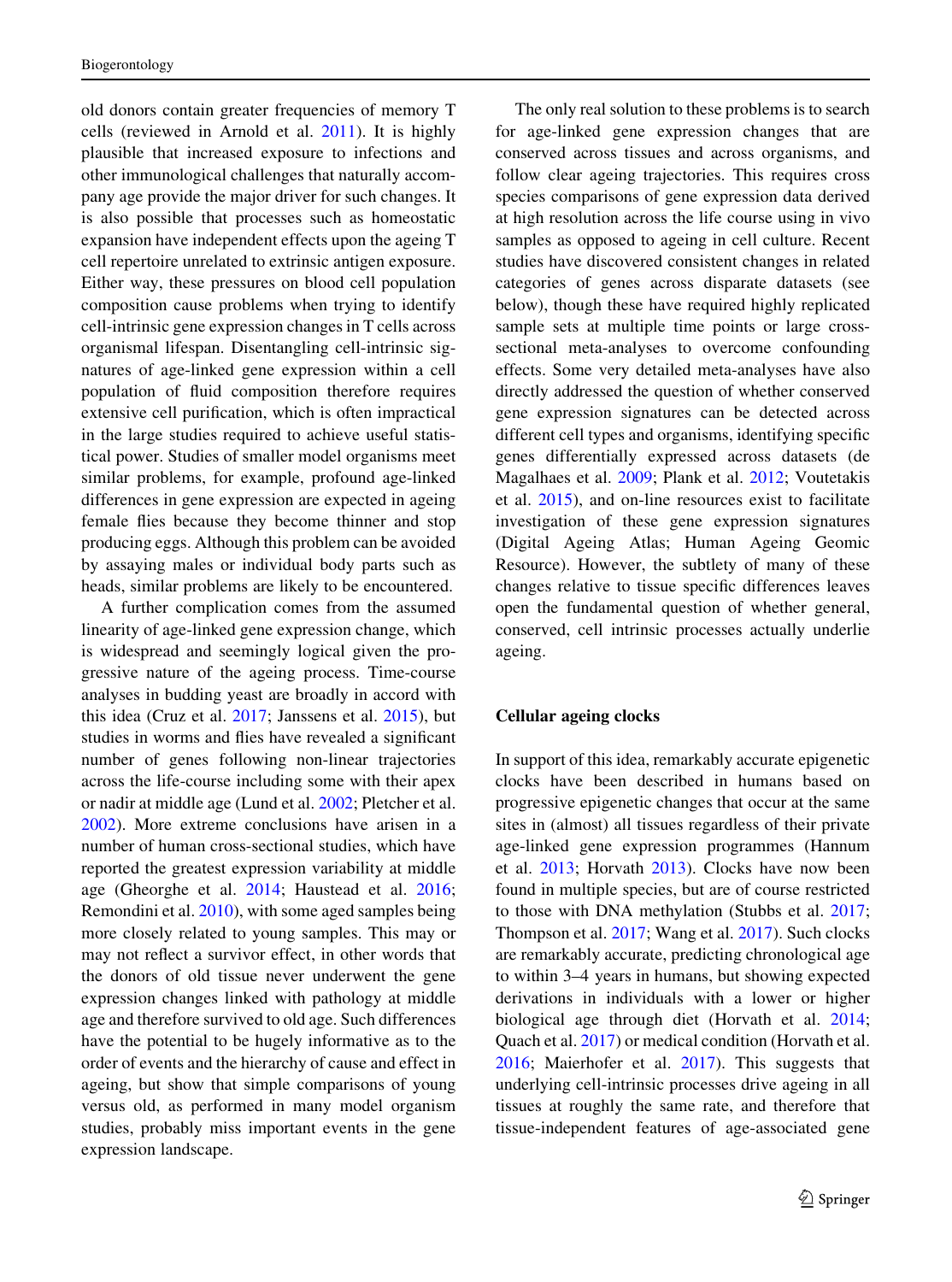expression patterns are likely to provide insights into the critical underlying drivers of ageing.

Despite the difficulties in detecting weak underlying gene expression signatures, an effective gene expression clock has also been constructed with good predictive value for chronological age in humans (Peters et al. [2015\)](#page-17-0). Additionally, a small number of genes show larger changes with age and can be used to segregate cohorts by age and provide insights into biological age (Harries et al. [2011;](#page-15-0) Holly et al. [2013b](#page-15-0)). Unfortunately, there is not a clear relationship between differentially expressed genes in these transcriptional clocks and differentially methylated sites in the epigenetic clocks. Nor in fact is there any strong bias in the function of genes that contain differentially methylated sites. Therefore, the epigenetic clock is in itself unlikely to be the direct driver of ageing, but rather it should be considered that epigenetic and gene expression changes provide parallel readouts of the ageing process.

# Candidates for gene expression hallmarks of cellular ageing

Studies of the ageing transcriptome have been performed in yeast, worms, flies, rodents and humans along with a few non-standard models, over two decades using platforms available at the time. During this period both the signal-to-noise and the cost-persample for genome-wide expression analysis has improved considerably and therefore the power of studies has steadily increased. This has been matched by improved analysis methods and richer gene ontologies for functional annotation. We therefore place more weight on modern studies while trying to refer back to earlier reports where informative. Despite these limitations, many consistent age-associated gene expression changes have been reported, and we have classed the various signatures occurring repeatedly across different tissues and organisms into six candidate gene expression hallmarks of cellular ageing (Fig. [1\)](#page-12-0):

- (1) Downregulation of genes encoding mitochondrial proteins
- (2) Downregulation of the protein synthesis machinery
- (3) Dysregulation of immune system genes
- (4) Reduction in growth factor signalling
- (5) Constitutive responses to stress and DNA damage
- (6) Dysregulation of gene expression and mRNA processing

Below, we address the available evidence underlying our choice of these as conserved gene expression hallmarks in the ageing of disparate organisms.

Downregulation of genes encoding mitochondrial proteins

The change most consistently reported in ageing transcriptome studies is a down-regulation of mitochondrial protein mRNAs, particularly nuclear-encoded components of the electron transport chain (ETC) and mitochondrial ribosomal proteins. This is observed in humans (de Magalhaes et al. [2009;](#page-14-0) Peters et al. [2015](#page-17-0); van den Akker et al. [2014\)](#page-18-0), rodents (de Magalhaes et al. [2009](#page-14-0); Zahn et al. [2006,](#page-19-0) [2007\)](#page-19-0), flies (Cannon et al. [2017](#page-14-0); Girardot et al. [2006](#page-15-0); Landis et al. [2004;](#page-16-0) McCarroll et al. [2004](#page-17-0); Pletcher et al. [2002;](#page-17-0) Zahn et al. [2006\)](#page-19-0) and worms (Ma et al. [2016;](#page-17-0) McCarroll et al. [2004\)](#page-17-0) across a range of tissues from skin (highly proliferative) to brain (largely post-mitotic) (Glass et al. [2013;](#page-15-0) Hamatani et al. [2004](#page-15-0); Kumar et al. [2013](#page-16-0); Lu et al. [2004](#page-16-0); Zahn et al. [2006](#page-19-0)), and is therefore not obviously related to a change in the requirement for mitochondrial biogenesis for proliferation. Reductions in mRNA level of mitochondrial proteins are often fairly small, but are clearly significant as recent proteomic studies in worms and mammals have discovered matching reductions in the ETC, ATP synthase, the tricarboxylic acid cycle and mitochondrial ribosomal proteins (Gomez-Serrano et al. [2017](#page-15-0); Liang et al. [2014](#page-16-0); Nishtala et al. [2013;](#page-17-0) Ori et al. [2015](#page-17-0); Stauch et al. [2015;](#page-18-0) Walther et al. [2015;](#page-19-0) Xu et al. [2016](#page-19-0)).

This observation correlates well with reports that mitochondrial function decreases substantially with age (reviewed in Bratic and Larsson [2013](#page-14-0)) and notably, the downregulation is rapidly reversed in mice subject to health span-extending regimes including caloric restriction and metformin treatment (Kim et al. [2016b](#page-16-0); Martin-Montalvo et al. [2013](#page-17-0); Mercken et al. [2013;](#page-17-0) Whitaker et al. [2014\)](#page-19-0). In addition, comparison of mice to long-lived naked mole-rats reveals that the latter possess higher levels of mRNAs encoding mitochondrial proteins (Yu et al. [2011\)](#page-19-0). It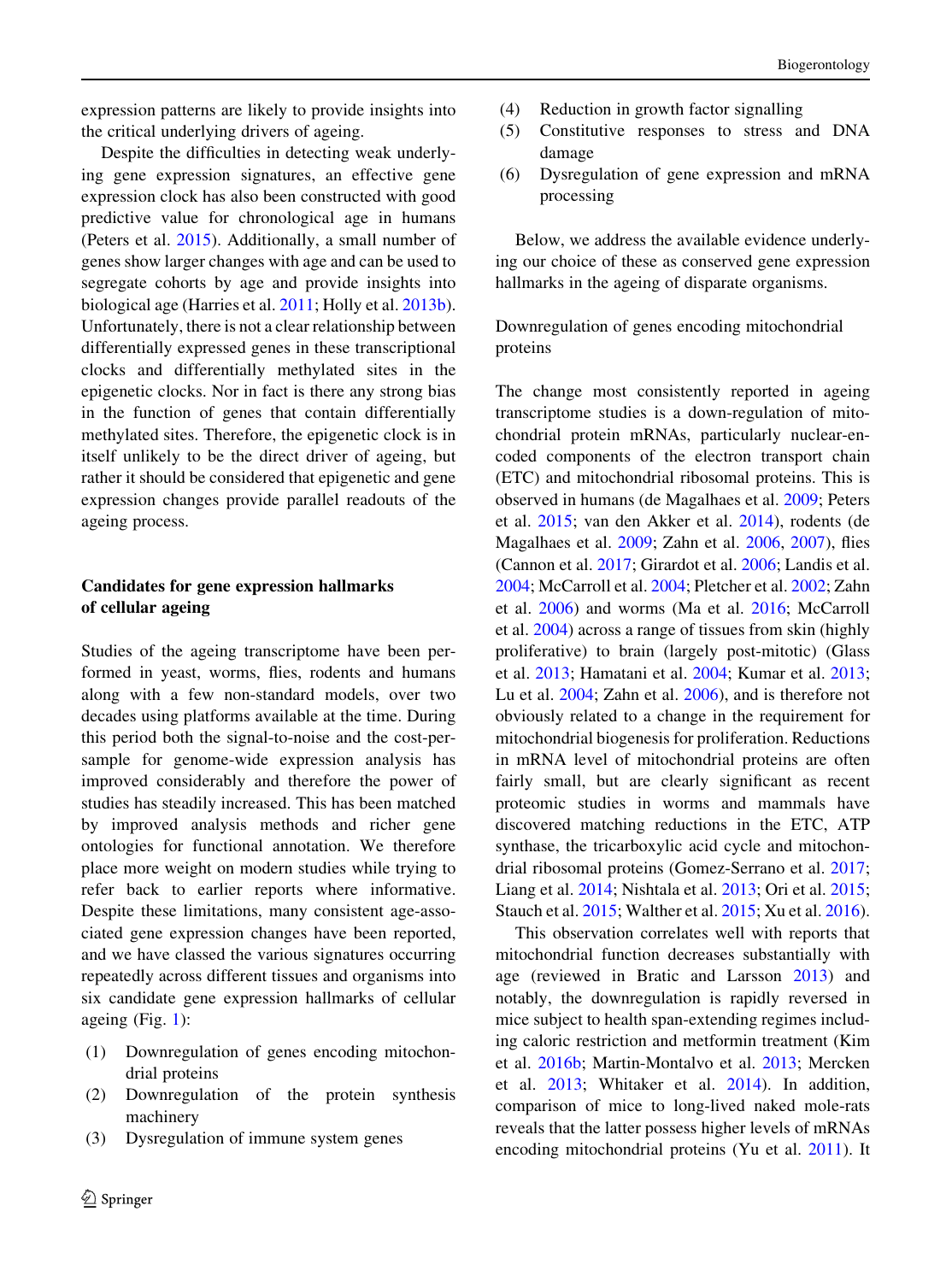has long been thought that reactive oxygen species (ROS) formed by mitochondrial respiration drive ageing through mutation and protein damage (Harman [1956\)](#page-15-0); however, the strong positive correlation between mitochondrial protein gene expression and life/health-span implies high mitochondrial activity is associated with improved outcomes in ageing. This may result from the fact that mitochondrial ROS can also exert a beneficial effect through mitohormesis, in which low level oxidative stress induces a long lasting protective response that ultimately extends lifespan (reviewed in Yun and Finkel [2014](#page-19-0)), and/or that damaging levels of ROS can be produced in response to reduced mitochondrial activity or inefficient ETC assembly as observed in yeast and mice (Leadsham et al. [2013](#page-16-0); Miwa et al. [2014\)](#page-17-0).

There are some notable exceptions to this clear picture: firstly, ageing pathology in the Drosophila heart is driven by high expression of genes encoding mitochondrial proteins and can be ameliorated by local RNA interference against these mRNAs (Gill et al. [2015\)](#page-15-0). Cardiac tissue has an unusually high energetic demand and very large numbers of mitochondria, so general effects of ageing on mitochondria may in this case be overridden by a tissue specific problem with high mitochondrial activity. Indeed, the opposite is observed for dietary restriction applied generally in Drosophila, which causes increased expression of ETC components while ETC inhibition reduces the lifespan extension bestowed by dietary restriction (Zid et al. [2009\)](#page-19-0). Secondly, ETC gene expression is a negative predictor of lifespan in killifish and inhibition of the killifish ETC Complex I by rotenone increases lifespan (Baumgart et al. [2016\)](#page-14-0). Again, this may stem from an unusually high mitochondrial activity in the short-lived killifish (we know of no comparative data to test this), but may also reflect the ability of low doses of rotenone to trigger lifespan extension through mitohormesis as previously reported in C. elegans (Schmeisser et al. [2013](#page-18-0)). It must also be considered that changes in ETC gene expression have a highly dose dependent effect of lifespan (Rea et al. [2007](#page-18-0)) and that accurate assembly of ETC complexes depends not only on protein concentration but also on stoichiometry (Miwa et al. [2014](#page-17-0)), so causal interpretations of these exceptional results will need to be very carefully validated.

Curiously, and in contrast to other studied eukaryotes, ETC mRNAs are upregulated with age in budding yeast (Laun et al. [2005](#page-16-0) and our unpublished observations). An additional complication in this organism is the glucose repression system, which at a transcriptomic level serves to down-regulate the ETC and other respiration-related genes (Apweiler et al. [2012;](#page-13-0) Gancedo [1998](#page-15-0)). Early yeast gene expression studies suggested a shift away from glycolysis with age that is consistent with a loss of glucose repression (Kamei et al. [2014;](#page-15-0) Lin et al. [2001;](#page-16-0) Yiu et al. [2008\)](#page-19-0). This would force an upregulation of ETC mRNAs acting in opposition to any underlying agelinked repression, providing a simple explanation for this apparent contradiction. Noticeably the only published study of cells aged in non-glucose media did not discover any upregulation of the ETC components relative to bulk mRNA despite possessing the statistical power to do so (Hu et al. [2014\)](#page-15-0).

Overall, down-regulation of mRNAs encoding mitochondrial proteins appears to be a highly characteristic hallmark of ageing, one that has been observed in almost all published studies of ageing in multicellular eukaryotes. Although a few exceptions have been noted, these likely represent unusual and specialized properties of particular tissues or organisms.

## Downregulation of the protein synthesis machinery

Genes encoding components of the protein synthesis machinery are widely reported to be differentially expressed with age, in particular (though not exclusively) ribosomal proteins and ribosome biogenesis factors. Ribosome biogenesis is a highly conserved pathway involving a host of proteins that act primarily in the nucleolus to process the four ribosomal RNAs and mediate temporally and spatially coordinated binding of ribosomal proteins (reviewed in Venema and Tollervey [1999\)](#page-18-0). Both translation and ribosome biogenesis are key targets of the mTOR pathway, which has dramatic effects on longevity (reviewed in Iadevaia et al. [2014;](#page-15-0) Lamming [2016\)](#page-16-0), and it is therefore perhaps unsurprising that ribosome-related factors are so tightly regulated with age. The agelinked down-regulation of ribosomal proteins and ribosome biogenesis factors has been repeatedly noted in transcriptomic studies of budding yeast (Choi et al. [2017;](#page-14-0) Hu et al. [2014](#page-15-0); Janssens et al. [2015;](#page-15-0) Kamei et al. [2014;](#page-15-0) Philipp et al. [2013;](#page-17-0) Wanichthanarak et al. [2015](#page-19-0); Yiu et al. [2008\)](#page-19-0). Given the high degree of conservation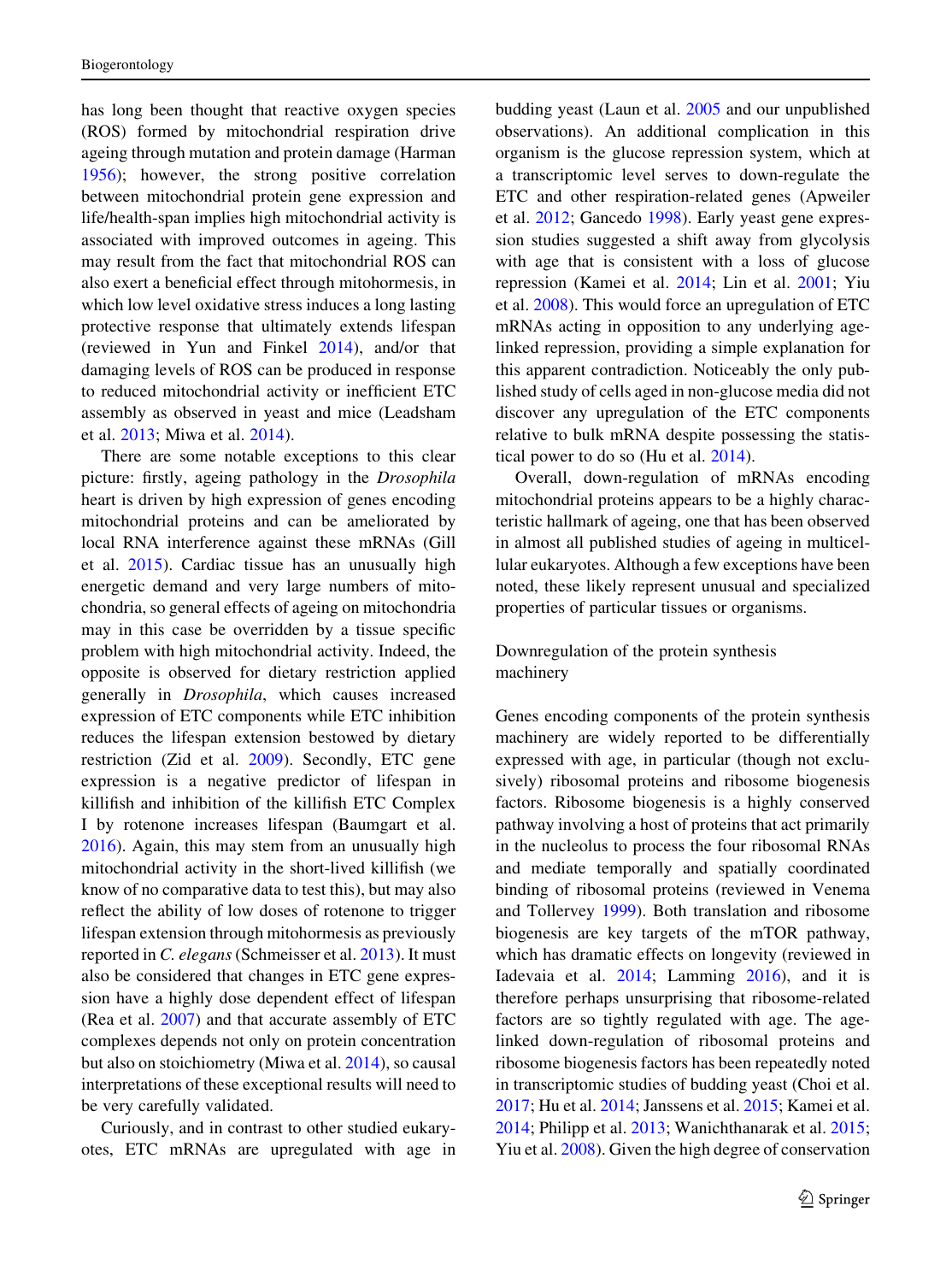of these pathways and their apparent association with ageing, we expected similar observations to be almost ubiquitous in higher eukaryotes, but in fact, downregulation of ribosome-related genes has been rarely reported in metazoan model organisms. We have seen one such report in C. elegans (Ma et al. [2016](#page-17-0)), two in D. melanogaster (Doroszuk et al. [2012](#page-14-0); Pletcher et al. [2002\)](#page-17-0), and one in mice that shows down-regulation only in some tissues (Zahn et al. [2007\)](#page-19-0).

Why is this? Ribosomal proteins and ribosome biogenesis factors are very highly expressed, and changes in their expression that result in large differences in absolute number of mRNA molecules (and hence a substantial difference in absolute protein production) can represent small fold-changes (twofold or less). This means that ribosome-related genes often miss differential gene expression cut-offs and fail to reach significance due to experimental and biological noise. Of course, these problems are addressed by improved statistical power, and it is reassuring that age-linked down-regulation of ribosomal protein and ribosome synthesis genes has been ubiquitously discovered by large cohort studies and meta-analyses in humans (Berchtold et al. [2008](#page-14-0); Bryois et al. [2017](#page-14-0); Kumar et al. [2013;](#page-16-0) Peters et al. [2015;](#page-17-0) Reynolds et al. [2015;](#page-18-0) van den Akker et al. [2014](#page-18-0)). Furthermore, although the age-related down-regulation may be small and rarely detected at an mRNA level in some organisms, effects on the proteome are striking, with progressive reductions in cytoplasmic ribosomal protein levels reported in worms and mice (Liang et al. [2014;](#page-16-0) Walther et al. [2015](#page-19-0); Wilson et al. [2015\)](#page-19-0).

It is tempting to link the down-regulation of genes encoding elements of the protein biosynthesis system simply to a reduction in activity of signalling pathways that promote proliferation (see Hallmark 4). This would imply that ribosome homeostasis is maintained in existing cells while fewer ribosomes are produced to supply new cells; however, the aforementioned reduction in ribosomal protein levels with age does not support this, and there have been many reports that translation efficiency decreases with age (reviewed in Rattan [1996\)](#page-18-0). Indeed, comparison of gene expression data and microfluidic cell cycle monitoring in yeast show a progressive down-regulation of ribosomal protein mRNA from early age, which does not correlate at all to the observation that yeast maintain a well-synchronized cell-cycle progression for most of their life-span before a sharp reduction in division rate at the senescence entry point (Fehrmann et al. [2013](#page-14-0); Janssens et al. [2015](#page-15-0); Kamei et al. [2014\)](#page-15-0). Furthermore, mRNA and protein levels for ribosomal proteins cannot be directly correlated as, at least in human cells, these proteins are constitutively over-expressed with excess being rapidly degraded through wellconserved mechanisms that maintain stoichiometry of ribosome components (Dephoure et al. [2014](#page-14-0); Lam et al. [2007](#page-16-0)).

The down-regulation of ribosome biogenesis and ribosomal protein genes cannot be causal for ageing pathology as caloric restriction and rapamycin treatment both extend health/life-span but substantially decrease mRNA levels of ribosomal proteins through reduced mTOR activity (reviewed in Iadevaia et al. [2014\)](#page-15-0). In fact, accumulation of ribosomal proteins is a predictor of shortened lifespan in yeast (Janssens et al. [2015;](#page-15-0) Janssens and Veenhoff [2016](#page-15-0)) and fibroblasts derived from Hutchinson–Gilford progeria syndrome (HGPS) patients show unusually high ribosome synthesis (Buchwalter and Hetzer [2017\)](#page-14-0), while ribosomal proteins accumulated during ageing in C. elegans form aggregates that are likely be pathogenic (Reis-Rodrigues et al. [2012\)](#page-18-0). Furthermore, low expression of ribosomal protein mRNA is predictive of longevity at both whole organism level in killifish, and when comparing long- and short-lived cell types in humans (Baumgart et al. [2016](#page-14-0); Seim et al. [2016](#page-18-0)), while longlived worm mutants routinely have reduced ribosomal RNA levels (Tiku et al. [2016](#page-18-0)). All this suggests that lower levels of ribosomal proteins improve health, and in support of this idea deletion of ribosomal proteins extend lifespan in budding yeast and C. elegans (Curran and Ruvkun [2007;](#page-14-0) Hansen et al. [2007](#page-15-0); Kaeberlein et al. [2005](#page-15-0); McCormick et al. [2015\)](#page-17-0).

Together, these data suggest that down-regulation of ribosome components and ribosome biogenesis factors is a highly conserved hallmark of ageing, albeit one that can be hard to detect without robust experimental design and extensive replication. Many lines of evidence suggest that this down-regulation is a protective programme aimed at mitigating age-linked pathology. The cause of this decline is still mysterious however, and it is also unclear why organisms have not evolved to down-regulate ribosome biogenesis before the onset of any associated pathology.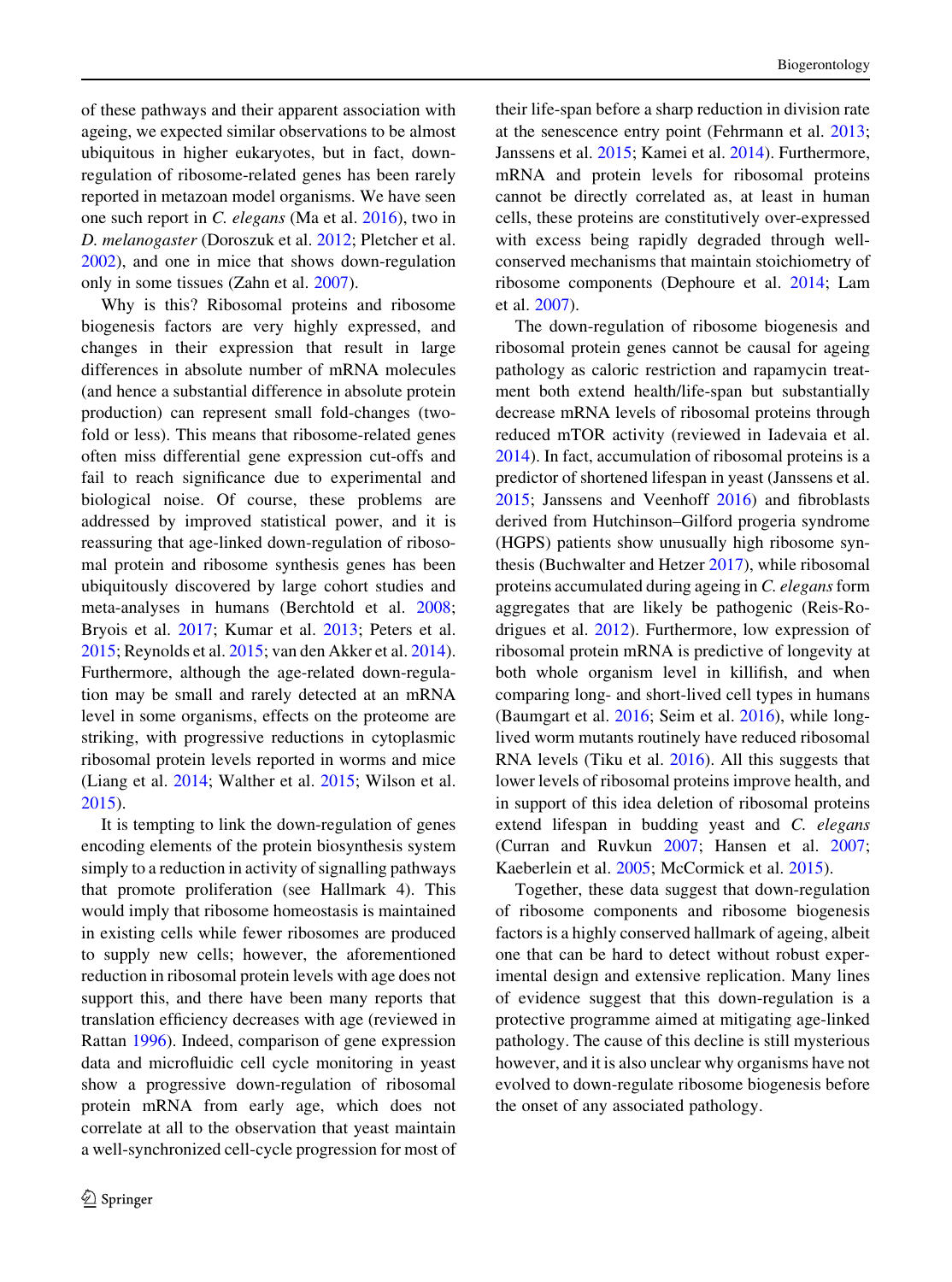#### Dysregulation of immune system genes

The functional integrity of the immune system declines with increasing age, a phenomenon known as "immunosenescence" (reviewed in Weiskopf et al. [2009\)](#page-19-0). This age-linked immune dysfunction is characterised by reduced response to pathogens as well as inappropriate over-activity. The latter is typified by ''inflammaging'', a state of low-level chronic inflammation in the absence of infection observed in older people (reviewed in Franceschi and Campisi [2014](#page-15-0)). Several studies of ageing blood cell transcriptomes have identified significant changes in immune-related gene expression: genes associated with innate and adaptive immunity comprised the largest upregulated cluster in a meta-analysis of age-linked transcription changes in human blood (Peters et al. [2015](#page-17-0)) and inflammation-associated genes were found to be upregulated in mouse  $CD4+$  and  $CD8+$  T cells (Mirza et al. [2011](#page-17-0)). Observed transcriptional signatures of immune activation are not restricted to ageing blood: upregulation of inflammation-associated genes in the ageing brain has been reported in several studies (Berchtold et al. [2008;](#page-14-0) Lu et al. [2004](#page-16-0)), while expression of multiple inflammation genes correlated with age in human skin (Haustead et al. [2016\)](#page-15-0). A metaanalysis of ageing gene expression changes in mouse liver found inflammation to be the most consistently upregulated pathway (Lee et al. [2012\)](#page-16-0) and complement activation genes were found to be significantly upregulated in ageing muscle (Zahn et al. [2006](#page-19-0)). In such analyses, however, a large confounding variable is likely to be the changes in the repertoire of innate and adaptive immune cells that accompany immunological experience.

It is notable that dysregulation of immune-related genes extends to lower eukaryotes such as fruit flies, which lack adaptive immunity and possess only innate defences (Mylonakis and Aballay [2005\)](#page-17-0). Transcription of immune response genes has consistently been reported to increase with age in Drosophila (Carlson et al. [2015;](#page-14-0) Doroszuk et al. [2012](#page-14-0); Landis et al. [2012](#page-16-0); Zou et al. [2000](#page-19-0)) and this has been shown to occur in multiple tissues (Girardot et al. [2006](#page-15-0)). In contrast with other organisms, C. elegans does not appear to display transcriptional signatures of immune activation with ageing; the C. elegans immune system is more primitive than that of Drosophila, which may explain its differing behaviour during ageing (Ermolaeva and

Schumacher [2014\)](#page-14-0). Alternatively, the failure to detect this may be technical; C. elegans immunity genes have very low basal expression, which may have impeded detection of significant changes on the microarray platforms used for most ageing transcriptomic analyses in worms. Similar to the adaptive immune system, the innate immune system is shaped by prior immunological experience in a process referred to as 'trained immunity' (Netea et al. [2016\)](#page-17-0). Since immunological experience expands with age in normal environments, this may contribute to age-associated induction of inflammatory gene expression, even in animals lacking adaptive immunity.

Perhaps the clearest example of an age-related process intrinsically driving inflammatory gene expression, however, is the senescence associated secretory phenotype (SASP). Ageing is accompanied by an increase in the population of senescent cells, which have undergone an irreversible proliferative arrest in response to accumulated cellular damage, and this triggers the secretion of various cytokines, such as interleukin (IL)-6, IL-1 $\alpha$  and IL-1 $\beta$ , chemokines, and proteases, which can promote inflammation (Coppe et al. [2010](#page-14-0); Rao and Jackson [2016\)](#page-18-0). Multiple types of damage are capable of inducing senescence in model fibroblast cultures, including telomere shortening, DNA damage and oncogene expression; each of these induction pathways is accompanied by specific gene expression changes (see for example Kuilman et al. [2008;](#page-16-0) Kural et al. [2016](#page-16-0); Marthandan et al. [2016](#page-17-0); Purcell et al. [2014\)](#page-17-0), but are robustly associated with upregulated gene expression of mRNAs encoding cytokines and associated regulators, along with the expected down-regulation of replication and cell cycle genes (Contrepois et al. [2017;](#page-14-0) Kim et al. [2013](#page-16-0); Kuilman et al. [2008;](#page-16-0) Lackner et al. [2014](#page-16-0); Purcell et al. [2014\)](#page-17-0). It is possible that transcriptional signatures of immune activation may reflect the increasing proportion of senescent cells with increasing age. Interrogation of upstream regulatory factors may provide insight into age-linked changes in immune-related gene expression. For example,  $NF$ - $\kappa$ B is a regulator of inflammation (Lawrence [2009\)](#page-16-0) and SASP (Chien et al. [2011\)](#page-14-0). A meta-analysis of gene expression microarray studies in a variety of cell types shows enrichment for NF-KB binding motifs in genes showing age-related changes in expression (Adler et al. [2007\)](#page-13-0), and the same study found that inhibition of NF-KB activity in old skin cells reverses many age-induced gene expression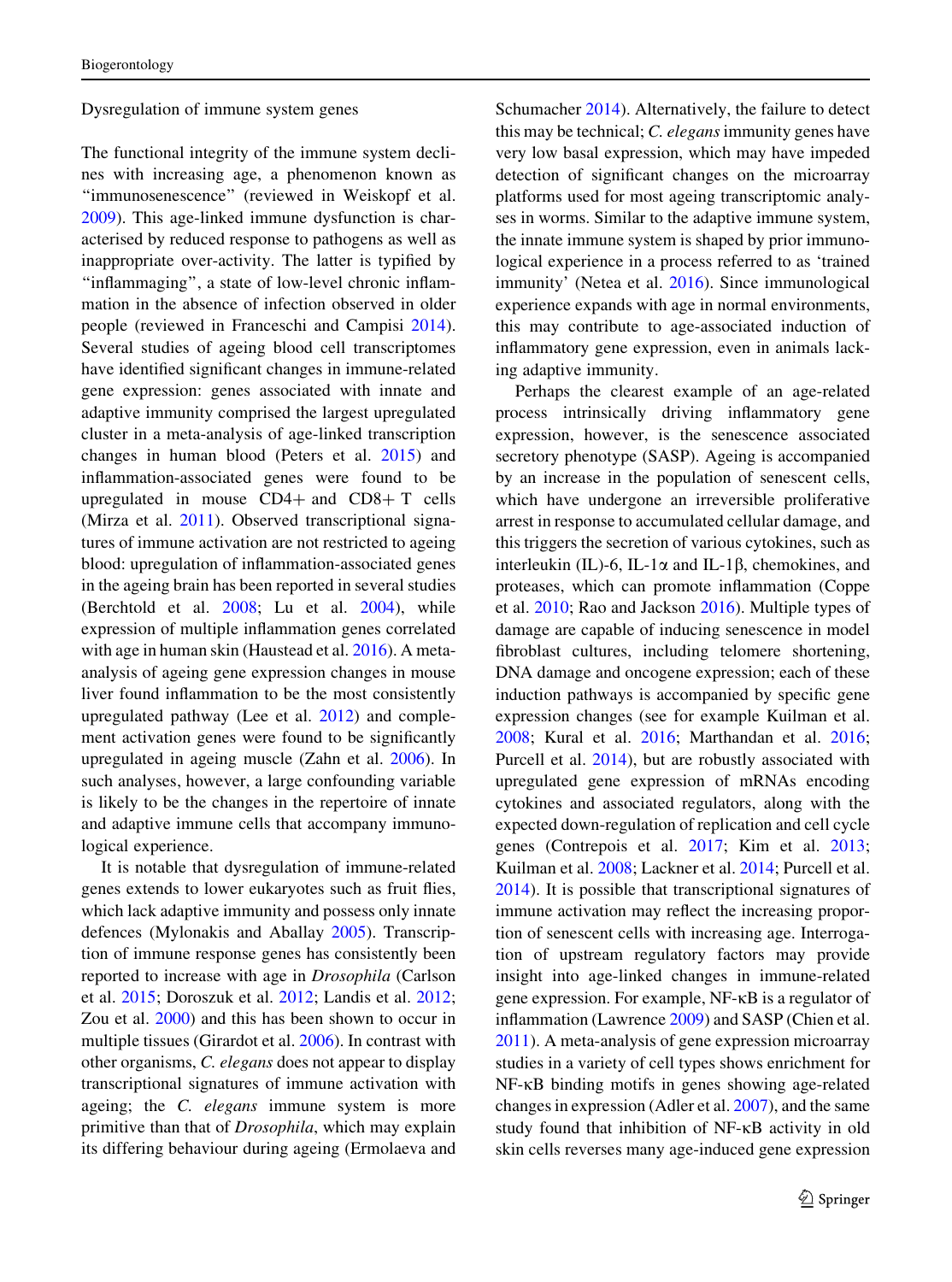changes. Conversely, constitutive  $NF$ - $\kappa$ B activity accelerates ageing in a mouse model (Jurk et al. [2014\)](#page-15-0). Metformin treatment, an intervention that extends lifespan in various organisms, significantly reduces both NF-KB and chronic inflammation in old mice (Martin-Montalvo et al. [2013](#page-17-0)). Finally, basal NF- $\kappa$ B activity is upregulated with age in CD4+ Tlymphocytes (Bektas et al. [2014\)](#page-14-0). Together, these studies suggest that  $NF-\kappa B$  activity is a driver of increased inflammation during ageing.

In summary, there is substantial evidence supporting altered expression of immune-related genes as a transcriptional hallmark of cellular ageing. It is likely that these changes in gene expression are directly related to both increased inflammation and the general immune dysfunction that has been consistently observed during the ageing process.

#### Reduction in growth factor signalling

Tight regulation of cell growth and division is essential for the development and survival of organisms and these processes are subject to the control of a vast network of intra- and extra-cellular signals (reviewed in Duronio and Xiong [2013\)](#page-14-0). A number of studies report transcriptional signatures indicative of reduced cell growth and proliferation during ageing: expression of genes associated with cell growth is reduced in human and worm muscle tissue from older individuals (Ma et al. [2016](#page-17-0); Zahn et al. [2006](#page-19-0)); genes associated with the cell cycle and DNA replication are downregulated in ageing mouse HSCs, CD4+ and CD8+ T-cells (Mirza et al.  $2011$ ; Sun et al.  $2014$ ); transcripts associated with the Growth Hormone/ Insulin-like Growth Factor-1 (GH/IGF-1) signalling pathway are downregulated in aged mouse liver (Schumacher et al. [2008](#page-18-0)); while DNA methylation at the promoters of cell cycle genes increases in ageing mouse pancreatic  $\beta$  cells (Avrahami et al. [2015\)](#page-13-0).

The effect of variation in growth factor activity on ageing is complex. Perturbations to insulin and insulin like growth factor signalling (IIS) extend lifespan and delay ageing pathology substantially in worms, flies, mice and humans (reviewed in Fontana et al. [2010\)](#page-14-0). In contrast, there is evidence that reduced growth factor signalling in other contexts may lead to serious pathologies in ageing organisms. For example, vascular endothelial growth factor (VEGF), a factor required for skeletal muscle capillarization, is

downregulated in old mice and humans (Ryan et al. [2006;](#page-18-0) Wagatsuma [2006\)](#page-19-0). Expression of VEGF, as well as other growth factors such as TGF- $\beta$  and FGF, showed a negative correlation with age in porcine fibroblasts (Vavken et al. [2010](#page-18-0)). Reduced angiogenesis—the formation of new blood vessels—is a well characterized ageing phenotype which likely contributes to the increased prevalence of cardiovascular disease in elderly patients (Lahteenvuo and Rosenzweig [2012](#page-16-0)). It is therefore possible that reduced growth factor signalling can have opposing effects on ageing and age-related pathology depending on the tissue-specific context.

The events that lead to downregulation of growth factor signalling during ageing remain unclear, although it is tempting to speculate that this hallmark may be linked to other cellular processes. It is possible for example, that reduced mitochondrial activity and protein synthesis could directly lead to inhibition of cell growth and proliferation due to a reduction in available energy and raw materials. Alternatively, reduction in growth and cell division signatures could be more representative of increasing prevalence of senescent cells in older individuals, and unsurprisingly, senescent cells of different cell types consistently display transcriptional profiles corresponding to cell-cycle arrest (see for example Shelton et al. [1999](#page-18-0)).

The mechanistic Target of Rapamycin (mTOR) pathway, which integrates nutrient availability and growth signalling, is ubiquitously associated with ageing in eukaryotes and mTOR inhibition by rapamycin has remarkable pro-longevity effects in disparate species (reviewed in Johnson et al. [2013](#page-15-0)). mTOR signalling stimulates translation and represses autophagy, both of which processes are tightly linked to ageing, however there is little evidence that mTOR signalling actually decreases with age and therefore it is unclear to what extent gene expression hallmarks of cellular ageing are driven by changing mTOR activity. Expression of genes regulated by downstream transcriptional effectors of mTOR has been found to decrease with age in blood and mesenchymal cells (Harries et al. [2012;](#page-15-0) Roforth et al. [2015](#page-18-0)), but this trend has not been reported in larger studies, and the impact of prolonged rapamycin treatment in higher eukaryotes is complex and does not correlate well with agelinked gene-expression changes (Fok et al. [2014a](#page-14-0), [b](#page-14-0)). Because mTOR acts so widely at a post-transcriptional level, it is likely that gene expression impacts of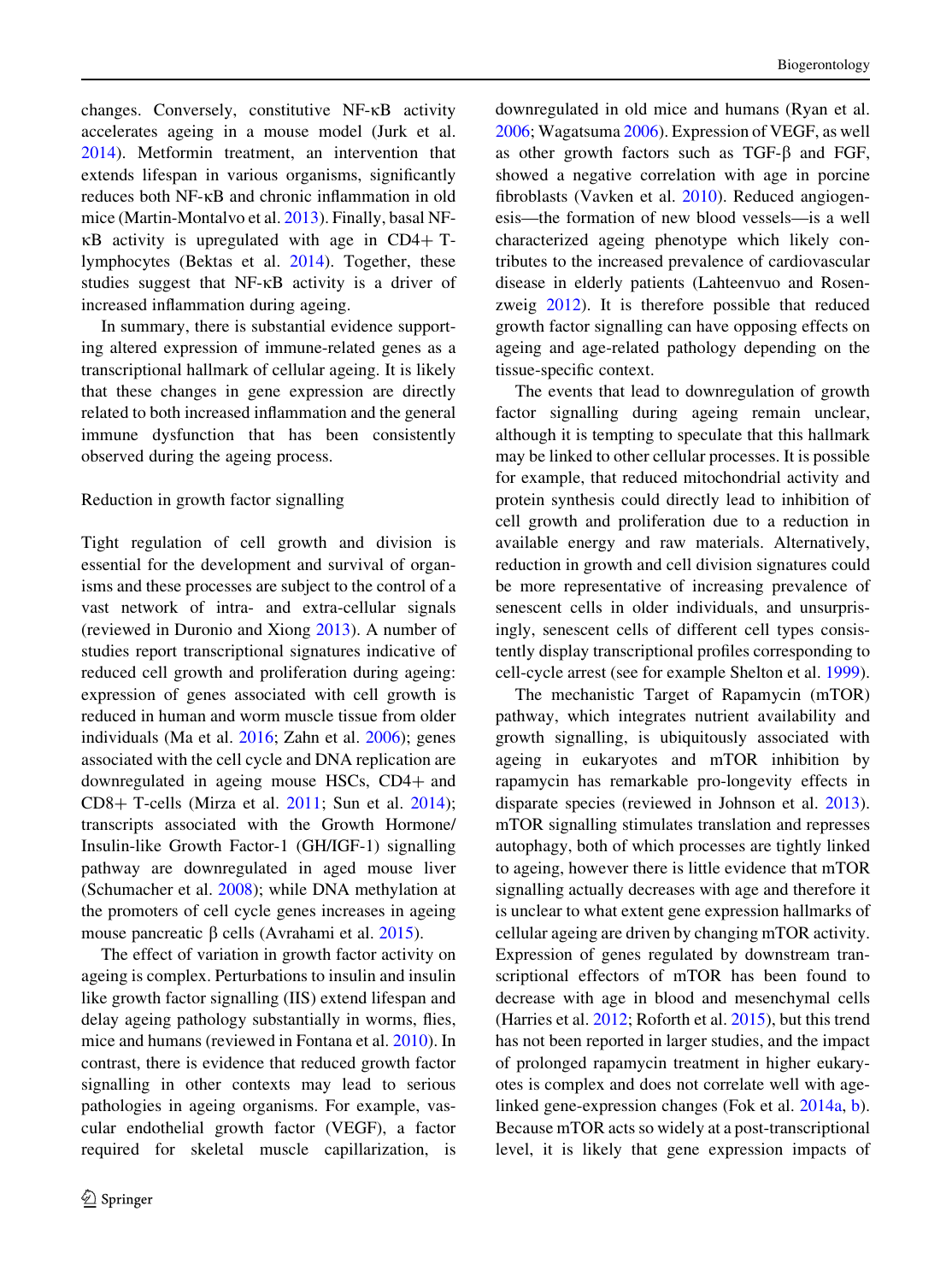changing mTOR signalling will be indirect and hard to unambiguously identify. Furthermore, by far the strongest transcriptional effect of mTOR signalling is in regulation of RNA polymerase I and III activity, which produce transcripts that are not generally detected in steady state gene expression studies due to small product size, lack of polyadenylation and/or mapping issues (Kantidakis et al. [2010](#page-16-0); Mayer et al. [2004;](#page-17-0) Tsang et al. [2010](#page-18-0)).

#### Constitutive responses to stress and DNA damage

The existence of an age-linked stress response seems logical, particularly if ageing is accompanied by genetic and protein damage, and early transcriptomic studies in budding yeast reported evidence of this (Lesur and Campbell [2004](#page-16-0); Yiu et al. [2008](#page-19-0)). However, the definition of stress was vague—gene expression changes were correlated to the Environmental Stress Response (ESR) defined by Gasch et al. ([2000\)](#page-15-0), which covers a huge range of genes that respond in broadly the same manner to a plethora of stresses or, it should be noted, simply changing carbon source. As such, the ESR seems more to represent the general response to slowing of growth rather than any defined stress response pathway, and encompasses specific elements seen in ageing, notably down-regulation of ribosome biogenesis, which may or may not be direct consequences of a stress response. Furthermore, these results have not been replicated in later, more comprehensive RNAseq studies making their significance unclear (Janssens et al. [2015](#page-15-0); Kamei et al. [2014\)](#page-15-0).

Much better evidence comes from *D. melanoga*ster, where remarkable similarities have been noted between gene expression changes that occur during ageing and those that result from oxidative stress or hypoxia (Landis et al. [2004,](#page-16-0) [2012\)](#page-16-0). Particularly, these encompass changes in heat shock proteins and proteases that might be expected to ameliorate the protein aggregation phenotypes associated with cellular ageing (reviewed in Josefson et al. [2017;](#page-15-0) Kim et al. [2016a](#page-16-0); Labbadia and Morimoto [2015a\)](#page-16-0). These changes appear to be positively correlated with lifespan in hormesis experiments as exposure of flies to a heat stress extends lifespan, with long-term expression differences between untreated and treated cohorts primarily lying in heat stress-response factors (Sarup et al. [2014\)](#page-18-0). Similarly, studies of long-lived Drosophila cohorts have detected up-regulation of proteases and cytochrome p450 (Doroszuk et al. [2012](#page-14-0); Sarup et al. [2011\)](#page-18-0), while heat shock proteins also appear to be upregulated with age in worms as measured by both transcriptomic and proteomic methods (Lund et al. [2002](#page-17-0); Walther et al. [2015](#page-19-0)). Complexities exist in the interpretation of mammalian studies as the GO terms for stress response overlap those covered by inflammation, and it is not always clear which process is truly changing. Various studies of mice have reported an age-linked upregulation of stress responses, particularly heat shock proteins that do not obviously stem from inflammation (Hamatani et al. [2004;](#page-15-0) Lee et al. [2000;](#page-16-0) White et al. [2015](#page-19-0)), however none of the large-scale human studies have reported any convincing age-linked stress response despite the widely reported increases in protein misfolding in age-linked pathologies (reviewed in Hartl [2017\)](#page-15-0). Fundamentally, many stress responses including the conserved integrated stress response act primarily at a post-transcriptional level, and are thus hard to detect in gene expression data. This is not to imply that there is no transcriptional aspect—indeed the integrated stress response activates many genes through transcription factor ATF4—but the transcriptional signatures of this have not been clearly detected in ageing gene expression datasets to our knowledge.

Even compared to other stress responses, evidence of increasing DNA repair is remarkably hard to find in transcriptomic studies. A handful of studies spanning a wide range of organisms report upregulation of repair genes (Etges et al. [2015](#page-14-0); Haustead et al. [2016;](#page-15-0) Lesur and Campbell [2004](#page-16-0); Lu et al. [2004](#page-16-0); Peters et al. [2015\)](#page-17-0) but most studies do not report any change, and a direct comparison of the ageing transcriptome with known gene expression responses to DNA damage in budding yeast revealed no significant overlap (Novarina et al. [2017\)](#page-17-0). One of the two human studies that did detect upregulation of DNA repair factors was of skin samples and one of the two fly studies was of the desert dwelling *D. mojavensis* (Etges et al. [2015](#page-14-0); Haustead et al. [2016\)](#page-15-0), both expected to have high UV exposure across time which may well drive nonstandard ageing responses, and we suggest that these are not representative. Furthermore, the genes identified in these studies do not identify any particular repair process, and other studies have actually reported down-regulation of DNA repair genes (Hamatani et al. [2004;](#page-15-0) Sun et al. [2014\)](#page-18-0). Based on the sparsity of evidence, we therefore do not consider upregulation of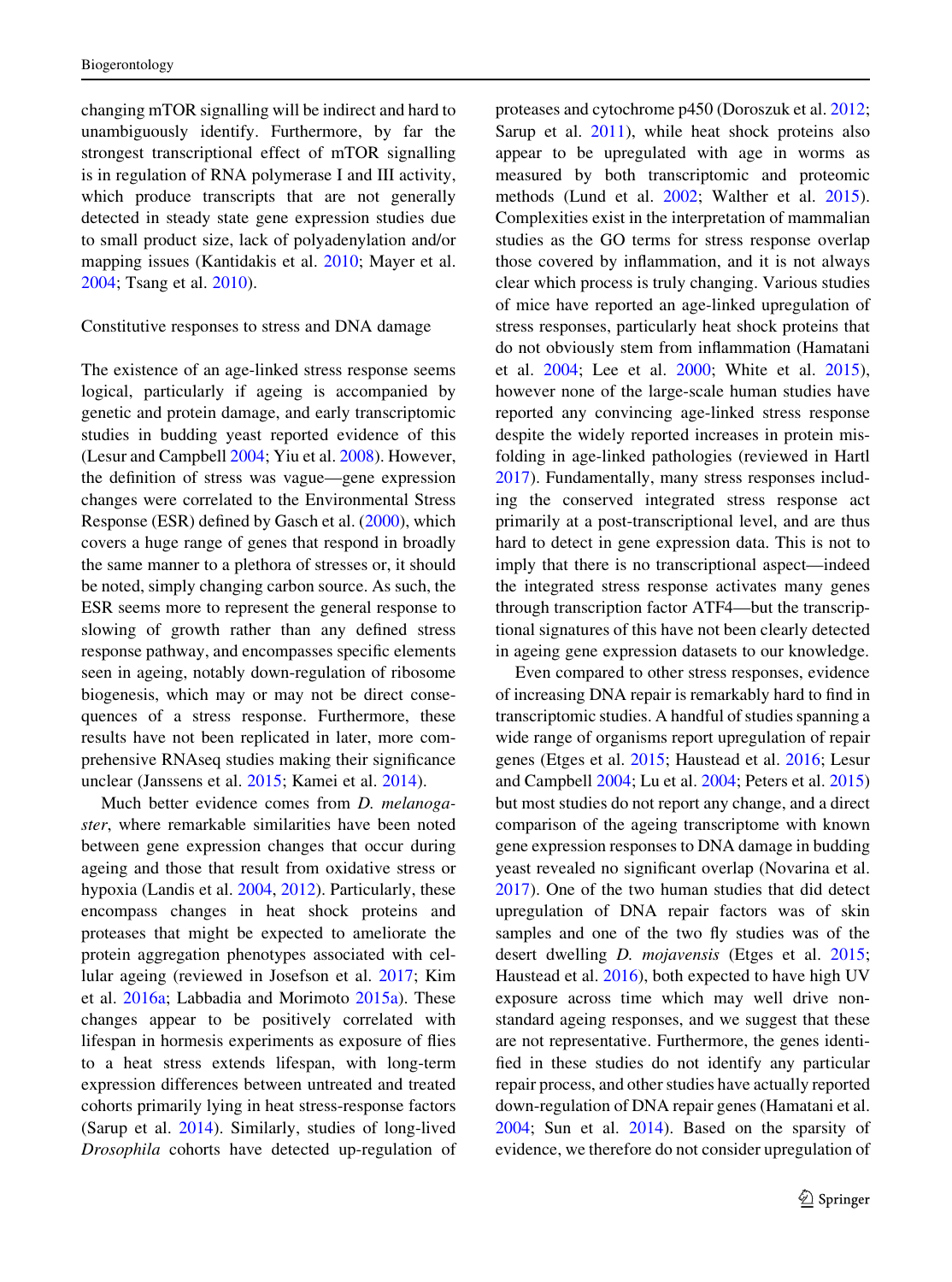genes encoding DNA repair factors to be a general feature of the ageing transcriptome. However, it is important to consider that this represents a failure to find an enrichment of DNA repair as a functional category amongst genes with altered expression across ageing. In contrast, very clear general effects of DNA damage on gene expression have been reported. As normal mice age, long genes become downregulated more than short genes, a phenomenon that is much stronger in  $Ercc1^{\Delta/-}$  repair deficient mutants, suggesting that transcription-blocking legions accumulate with age and bias the transcriptome (Vermeij et al. [2016\)](#page-18-0). Similarly, evidence that direct damage to promoter sequences reduces gene expression in neurons has also been reported (Lu et al. [2004](#page-16-0)).

Overall, good evidence exists for age-associated occurrence of both protein and DNA damage (Lourenco dos Santos et al. [2015;](#page-16-0) Lu et al. [2004](#page-16-0); Tsakiri et al. [2013;](#page-18-0) Vermeij et al. [2016\)](#page-18-0), and responding to this damage often enhances longevity, but it appears that few organisms constitutively upregulate repair during ageing, and only in a subset of tissues. This may reflect the argument that repairing somatic damage is expensive, and is likely only performed when it would otherwise impact reproduction (Kirkwood [1977\)](#page-16-0). As such, although DNA damage and defective protein folding are tightly associated with the progression of ageing pathology, transcriptional responses to these stresses are weak and must remain a rather questionable hallmark of the ageing process—informative when present but not indicative of youth or healthy ageing when absent.

## Dysregulation of gene expression and mRNA processing

There is evidence that the regulation of gene expression itself is affected by ageing, leading to intercellular heterogeneity in mRNA content that may represent noise. Bahar et al. ([2006\)](#page-14-0) tested for the presence of noise directly by assaying the expression level of a panel of genes in single cells isolated from mouse cardiac tissue. They found increased heterogeneity in the expression of both housekeeping and heart-specific genes in cells from older mice, suggesting a general defect in transcriptional regulation. Such heterogeneity may arise over considerable time in long-lived cardiac cells, but remarkable heterogeneity was also observed within days of induction of senescence in

cultured fibroblasts relative to quiescent controls (Wiley et al. [2017](#page-19-0)). A recent study expanding this approach to the entire transcriptome using single cell RNAseq found that transcriptional heterogeneity increases in  $CD4+T$  cells from older mice upon immune stimulation (Martinez-Jimenez et al. [2017](#page-17-0)). Increased heterogeneity of transcription has also been observed on the organismal level: Rangaraju et al. [\(2015](#page-17-0)) found that genes sharing the same functional group show opposing changes in transcript abundance in ageing worms, a phenomenon they referred to as ''transcriptional drift''. Attenuation of transcriptional drift by inhibiting serotonergic signalling resulted in delayed physiological decline and increased lifespan. A similar process of transcriptional drift has been observed in ageing mice (Southworth et al. [2009](#page-18-0)).

Increasing transcriptional heterogeneity and noise may be underpinned by changes in chromatin structure that occur during the ageing process. Promoter unmasking through progressive loss of histones with age is a major driver of gene expression noise in yeast (Hu et al. [2014\)](#page-15-0), and replicative ageing similarly depletes histones in mammalian cells (O'Sullivan et al. [2010\)](#page-17-0) and even in mice (Kannan et al. [2016\)](#page-15-0). The trimethylation of histone H3 at lysine 36 (H3K36me3) is a histone modification associated with the bodies of actively transcribed genes that repress cryptic transcription initiation (Butler and Dent [2012](#page-14-0)). Sen et al. [\(2015](#page-18-0)) found that H3 K36me3 levels decrease at a number of loci in ageing yeast cells, and these loci show an age-induced increase in cryptic transcription. Loss of the K36me2/3 demethylase Rph1 counteracted both the loss of H3 K36me3 and increased cryptic transcription at these genes and extended lifespan. H3K36me3 enrichment is also anti-correlated with the magnitude of gene expression change in ageing in worms and flies (Pu et al. [2015\)](#page-17-0). Therefore, a recurring theme of ageing throughout eukaryotes is a generalized loss of gene silencing on the level of chromatin.

Defects in nuclear architecture and particularly in heterochromatin are associated with progerias including HGPS and Werner syndrome (Scaffidi and Misteli [2006;](#page-18-0) Shumaker et al. [2006](#page-18-0); Zhang et al. [2015](#page-19-0)). Euchromatinisation of tightly repressed regions is likely to have serious consequences for the cell, exemplified by the observation that transposable elements become active in the ageing fly brain and mouse liver (De Cecco et al. [2013b](#page-14-0); Li et al. [2013](#page-16-0)), and non-coding RNAs are transcribed from normally silent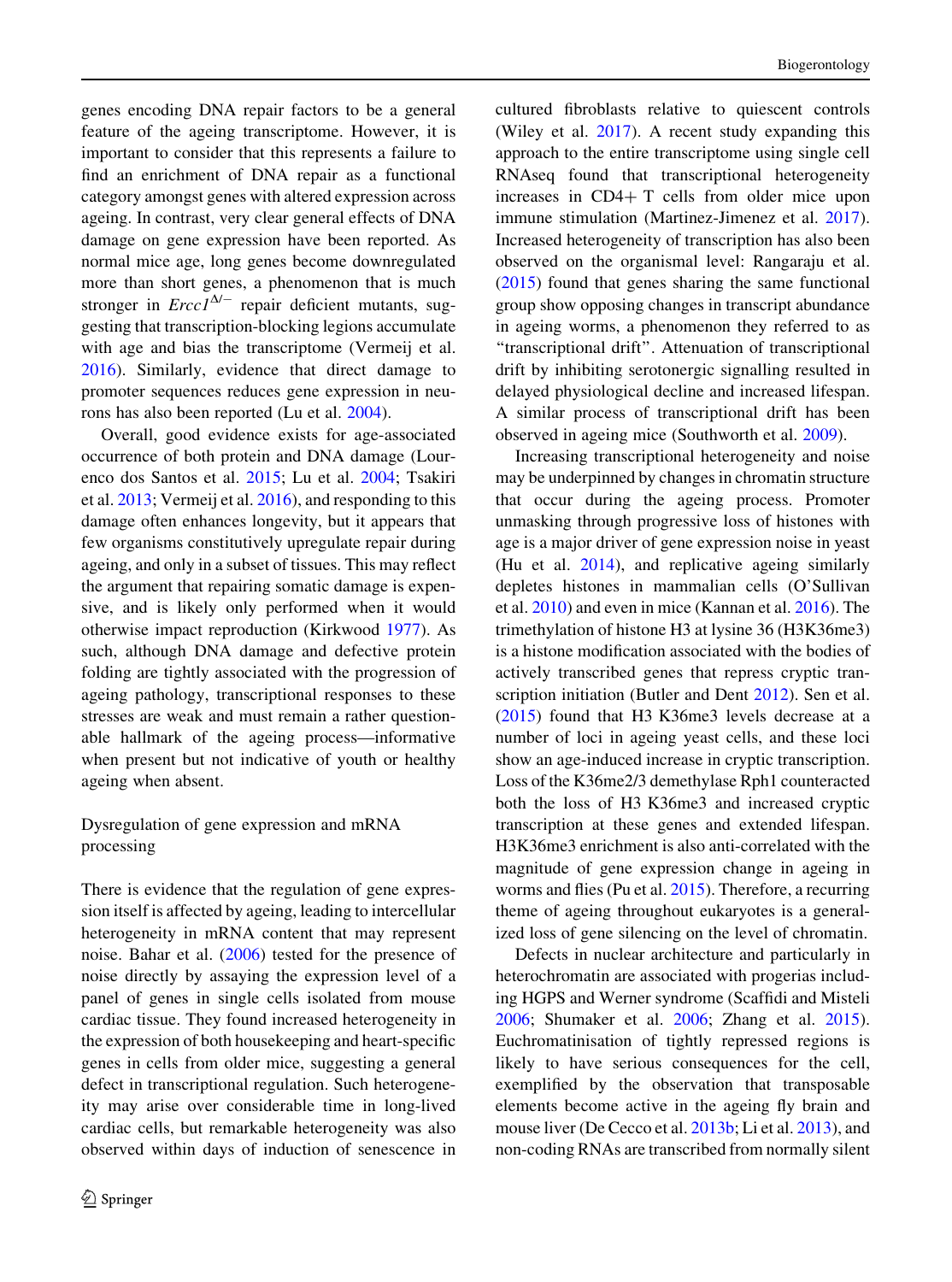pericentromeric repeats in HGPS cells (Shumaker et al. [2006](#page-18-0)). Large-scale changes in chromatin structure are also a feature of cellular senescence. Senescent cells harbour cytologically visible clusters of heterochromatinised DNA termed senescence-associated heterochromatin foci (SAHFs) (Narita et al. [2003\)](#page-17-0). Single-cell bisulphite sequencing revealed widespread hypomethylation with foci of hypermethylation in senescent human myofibroblasts (Cruickshanks et al. [2013\)](#page-14-0). Loss of silencing of heterochromatic regions in senescent human fibroblasts leads to transcription and mobilization of retroelements, demonstrating an important link between senescence-associated changes in the chromatin landscape and dysregulation of gene expression (De Cecco et al. [2013a\)](#page-14-0). Loss of silencing can therefore be considered a conserved hallmark of ageing, but whereas this leads to a widespread upregulation of gene expression in yeast the effect is more subtle in higher eukaryotes, resulting in loss of repressive activities and associated expression of normally silenced transcripts both from heterochromatic and euchromatic domains.

Changes in post-transcriptional processing of mRNA present another potential source of increased transcriptional variability. An early study reported a three-fold decrease in the proportion of cytosolic RNA that is polyadenylated in the livers of old rats compared with younger individuals (Yannarell et al. [1977\)](#page-19-0). More recently, reanalysis of microarray data from human peripheral blood leucocytes in 698 individuals concluded that the pathways most disrupted with ageing involve genes associated with messenger RNA splicing, polyadenylation and other post-transcriptional events (Harries et al. [2011](#page-15-0)). Consistent with this result, a later microarray study of blood samples in two human populations found agelinked changes in the transcript levels of approximately one third of all splicing factors (Holly et al. [2013a](#page-15-0)). Expression of splicing factors in these blood samples was found to be correlated with that of the DNA damage response kinase Ataxia Telangiectasia Mutated (ATM). The authors also observed changes in splicing factor expression in senescent primary fibroblasts and endothelial cells and showed that RNAi knockdown of ATM resulted in upregulation of a subset of age-responsive splicing factors. A follow-up study from the same group found an association between the expression of a number of splicing factors

and lifespan in several tissues across six different mouse strains and between expression of the splicing factors HNRNPA1 and HNRNPA2B1 and longevity in humans (Lee et al. [2016](#page-16-0)). Perhaps the most detailed link between splicing homeostasis and longevity has been demonstrated in C. elegans. A recent study identified global defects in pre-mRNA splicing as a feature of ageing in C. elegans, and showed that the worm homologue of splicing factor 1, SFA-1, was required for lifespan extension by dietary restriction and modulation of the TORC1 pathway (Heintz et al. [2017\)](#page-15-0). Furthermore, overexpression of SFA-1 was found to be sufficient for lifespan extension. Aside from contributing to transcriptional noise, defects in splicing and pre-mRNA processing in general may contribute to aging pathologies either through retention of non-coding regions in mRNA or disruption in the pattern of exon usage in alternatively spliced transcripts. Evidence for the latter was reported in one study that found that 0.3–3.2% of genes across several tissues become alternatively spliced in aging male mice (Rodriguez et al. [2016](#page-18-0)), although it is not clear whether this is a direct consequence of splicing defects or rather represents a series of cellular responses to the effects of ageing. Furthermore, the same study found that alternative splicing was substantially altered in HGPS skin cells. However, only a handful of ageing transcriptome studies provide information on changes to post-transcriptional processing, and further studies will be required to determine the extent to which such changes contribute to the ageing process.

In summary, gene expression de-regulation represents a distinct transcriptional hallmark of cellular ageing that is likely to be directly associated with highly conserved age-induced changes in chromatin structure.

#### Relation to the hallmarks of ageing

We compiled our list of hallmarks without direct comparison to the published hallmarks of ageing (Lopez-Otin et al. [2013](#page-16-0)), but reassuringly there is substantial concordance between the two sets. Some of the gene expression hallmarks correlate very well to the general hallmarks of ageing: down-regulation of mitochondrial protein gene expression will very likely contribute to the Mitochondrial dysfunction hallmark of ageing, particularly given that upregulation of these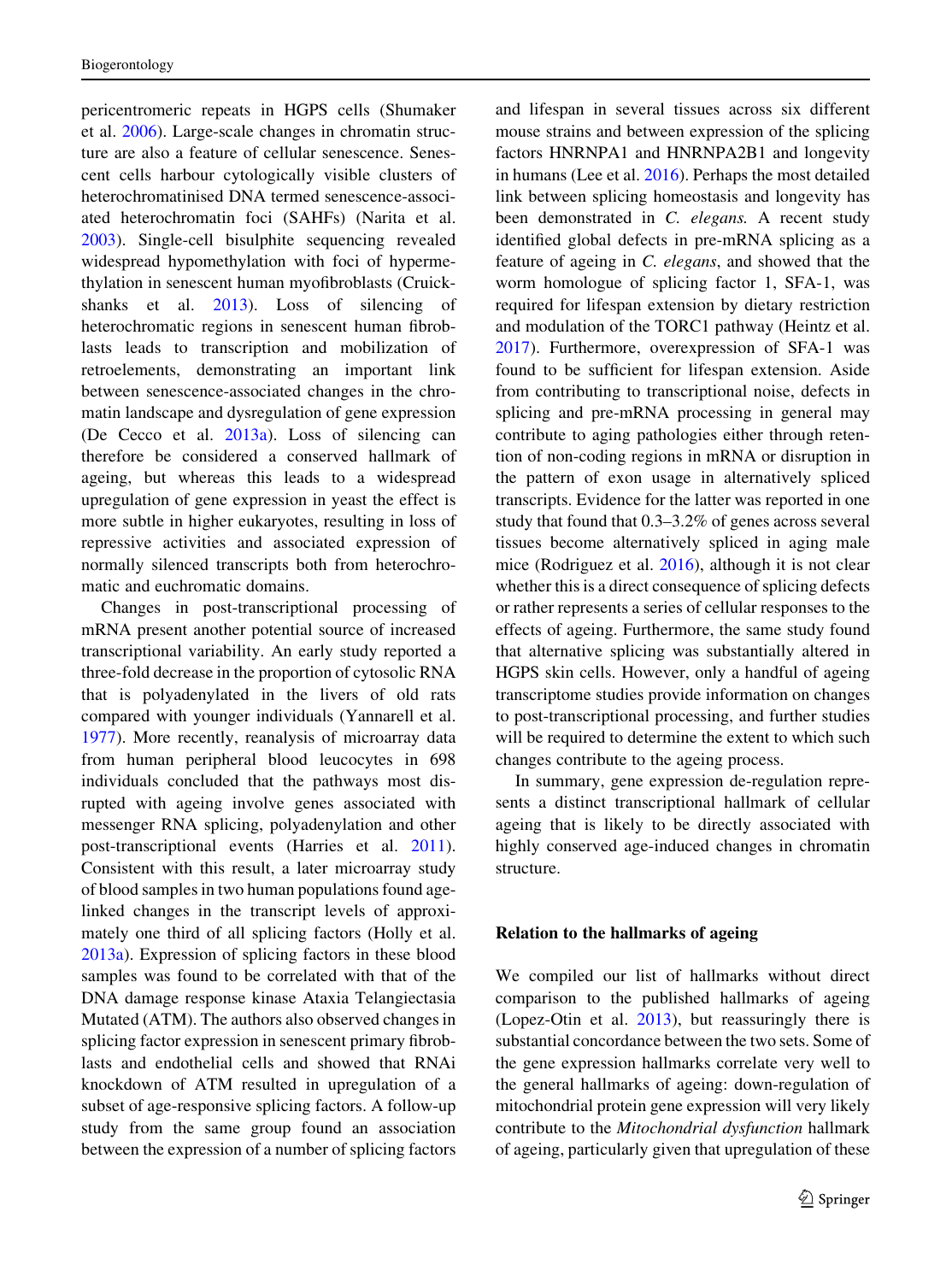genes is caused by many lifespan-extending treatments. Similarly, the impacts of Cellular senescence and Altered intracellular communication are well represented by dysregulation of immune system genes, consistent with this being perhaps the most prominent and reproducible phenotype of ageing in mammals.

In contrast, the Loss of proteostasis hallmark is poorly reflected in gene expression datasets. As defined, this hallmark encompasses chaperones and responses to general protein mis-folding and damage for which there is limited evidence of change in the transcriptome, along with proteolytic pathways and autophagy that have only sporadically featured in reports of differential gene expression. It should be noted that changes in the inducibility of chaperones and damage response factors is a prominent feature of ageing in some and potentially all eukaryotes (see for example Labbadia and Morimoto [2015b\)](#page-16-0), but are not factored into our definition of gene expression hallmarks as the vast majority of ageing transcriptome studies overlap only in basal gene expression analysis and we therefore cannot address how cells of different ages respond to environmental challenges.

Similarly, it is not clear which, if any, of the hallmarks of ageing can be directly attributed to the down-regulation of protein synthesis factors that is so clearly detected at the gene expression and proteomic levels. It may be that this is an effect rather than a cause; Deregulated Nutrient Sensing clearly relates to the gene expression impacts of reduced growth factor signalling, but may also be the driver of reduced expression of protein synthesis factors given the tight regulation of ribosome biogenesis by nutrient signalling complexes such as TORC1. Nonetheless, the lifespan extension caused by deletion of ribosomal proteins in lower eukaryotes suggests that downregulation of protein synthesis is more than a passive biomarker.

Two hallmarks of ageing that might be expected to instigate a strong gene expression response are Genomic instability and Telomere attrition, however as discussed above, we see little evidence of a constitutive transcriptional response to DNA damage in ageing cells. The effects may well be indirect however; telomere attrition is the classic pathway to senescence and therefore telomere attrition may well contribute to the immune dysfunction gene expression hallmark. The de-differentiation and increased

transcriptional noise observed in the transcriptome probably result from a combination of Genomic instability and Epigenetic alterations, which will have stochastic effects on gene expression at the individual cell level.

# **Outlook**

The identification of gene expression hallmarks associated with the cellular ageing process has multiple applications, despite the technical difficulties inherent in their detection. On one hand, characteristic patterns of age-linked gene expression change provide useful insights into the underlying drivers of ageing in diverse organisms, and will be very helpful in identifying outlier systems that do not reflect the normal progress of ageing. Furthermore, we envisage that gene expression differences will substantially precede ageing pathology, and therefore have significant potential as ageing biomarkers. Although substantial power is required to detect the hallmarks, this is not necessarily a problem given the rapidly decreasing cost of transcriptomic analysis, and although transcriptomic markers are unlikely to outperform well validated protein markers in studies focused on ageing, the generality of transcriptome analysis across studies in a broad range of fields should allow many additional datasets to be analysed for information on the ageing process. Discovering interventions that retard the ageing process as a whole is obviously a primary goal, and the ability to screen for beneficial effects in reduced timescales by transcriptomics should be extremely beneficial. Similar arguments can of course be made for the use of epigenetic ageing clocks, and we consider that the best approaches will integrate epigenetic and transcriptomic information, given that both are amenable to large studies.

Benefits should not be restricted to purpose-made pharmaceutical studies and can also address lifestyle impacts on the ageing process. For example, it has long been known that dietary restriction is able to mitigate the physiological decline associated with ageing and extend lifespan to a significant extent. However, it is not clear that general dietary restriction is absolutely required to gain these benefits, with recent research in Drosophila showing that calorie content is not the primary driver of ageing and that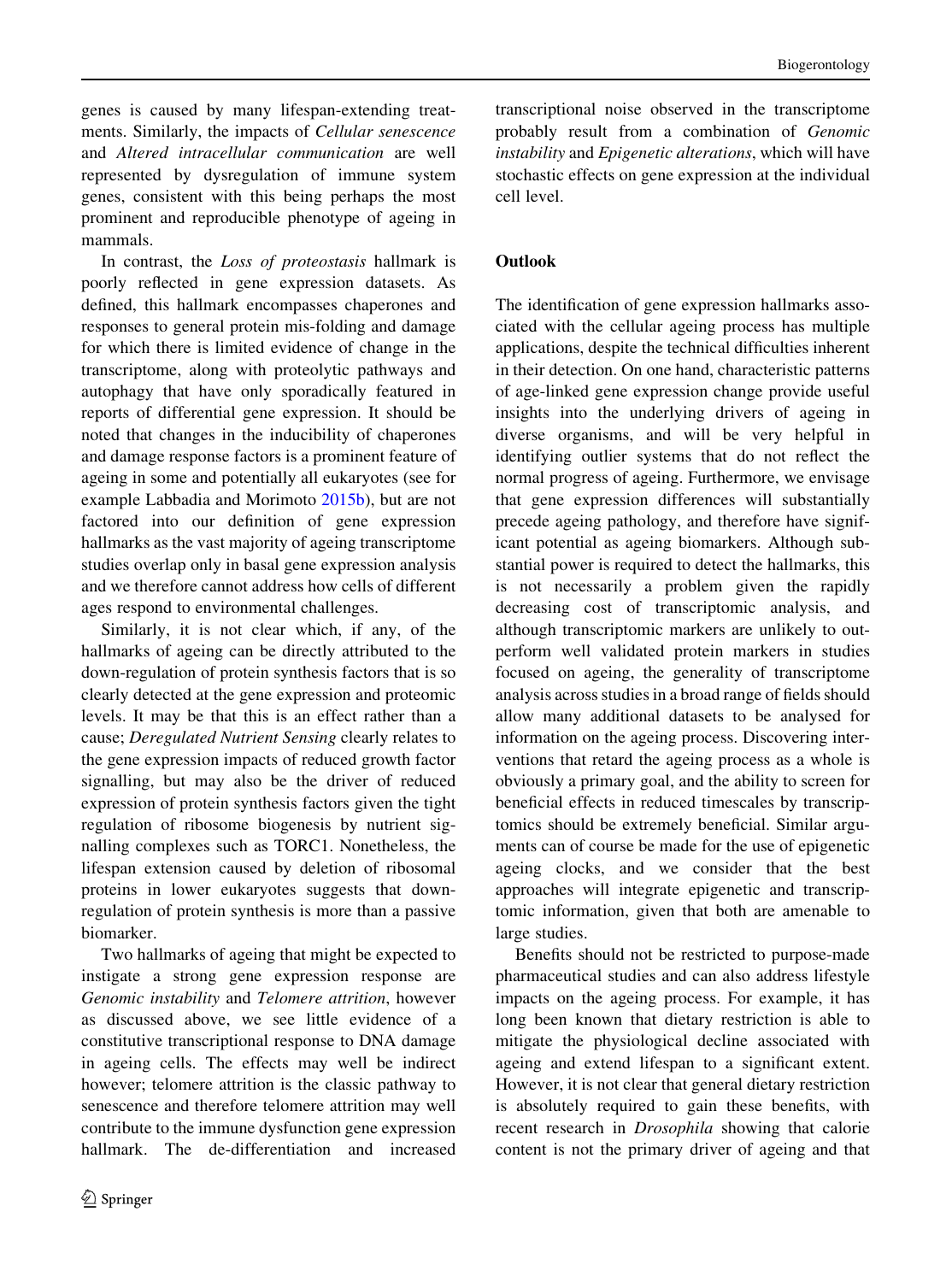#### <span id="page-12-0"></span>Fig. 1 Gene expression hallmarks of cellular ageing



extended lifespan can be combined with normal fecundity through appropriate choice of dietary amino acid composition (Mair et al. [2005](#page-17-0); Piper et al. [2017](#page-17-0)). Furthermore, we have recently demonstrated that yeast aged on a non-standard but non-restricted diet maintain high fitness throughout life (Frenk et al. [2017\)](#page-15-0), showing that novel dietary interventions can substantially retard the ageing process. Vast transcriptomic datasets are likely to be collected by the next generation of population-wide human studies, which could plausibly be screened for differences in ageing hallmarks then cross correlated to lifestyle information. More specific information on the impact of diet is also likely to be attained by analysing the burgeoning nutrigenomics datasets.

Transcriptomic analysis has clear limitations (see ''Additional Information'' section); gene expression differences at the mRNA level are not completely descriptive of the state of the proteome, let alone the metabolome, and a comprehensive understanding of ageing requires these also to be studied. However, transcriptomic datasets are well suited to large-scale acquisition and analysis, and any insights into the contributions of more nuanced aspects of diet concerning lifelong health gleaned from them would be of great importance for informing public health Reduction in growth factor signalling

messages. More broadly, the identification of gene expression hallmarks associated with the ageing process across a wide-range of organisms reveals conserved aspects of the ageing process that should be of general use in discovering critical underlying mechanisms of cellular ageing.

Acknowledgements We would like to thank Rahul Roychoudhuri, Sushma Nagaraja Grellscheid and Olivia Casanueva for critical reading of this manuscript. This work was funded by the Wellcome Trust (Grant 110216), the BBSRC (BI Epigenetics ISP: BBS/E/B/000C0423) and the NIH (GM083048).

Open Access This article is distributed under the terms of the Creative Commons Attribution 4.0 International License ([http://](http://creativecommons.org/licenses/by/4.0/) [creativecommons.org/licenses/by/4.0/\)](http://creativecommons.org/licenses/by/4.0/), which permits unrestricted use, distribution, and reproduction in any medium, provided you give appropriate credit to the original author(s) and the source, provide a link to the Creative Commons license, and indicate if changes were made.

# Additional Information: What does a change in gene expression mean?

It is important to consider the real impacts on the cell and the organism of a change in mRNA abundance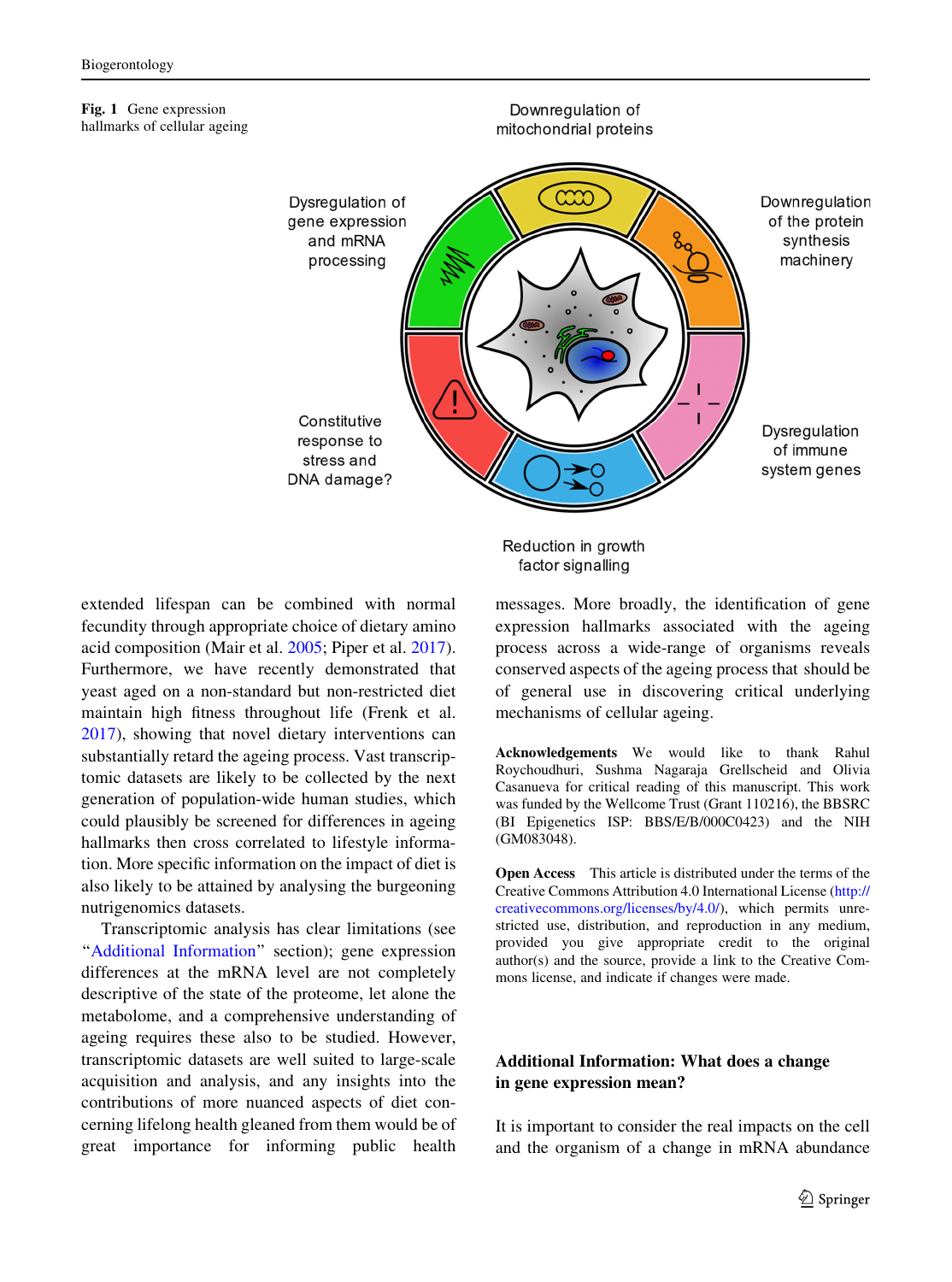<span id="page-13-0"></span>relative to a control, the actual quantity measured in a transcriptomic experiment. The absolute abundance of an mRNA is not easy to measure and has to be normalised to something else (for example total read count in an RNAseq library), and when many highly expressed genes change in expression this can distort the measurements. For example, in yeast all mRNAs accumulate with age, and therefore reported mRNA down regulation in fact represents slower accumulation relative to average, a difference that is only detectable with appropriate normalisation for cell number (Hu et al. [2014\)](#page-15-0). Similar effects may well distort measurements of age-linked gene expression change in higher eukaryotic cells as ageing impacts many highly expressed housekeeping genes that make up a substantial fraction of the transcriptome.

mRNA levels are determined by rate of mRNA synthesis balanced by rate of degradation and/or mRNA loss through cell division, and are therefore not a direct measure of gene expression. Furthermore, the effect of increased mRNA level is very much dependent on ribosome availability, with a limited pool of ribosomes needing to prioritise translation and providing an unequal representation in the nascent proteome of mRNA abundance. The protein complement of the cell is further controlled by targeted proteolysis and autophagy, meaning overall that mRNA levels provide at best a fairly crude insight into the proteome beyond a binary read-out of whether a gene is expressed or not, particularly in slowly- or non-dividing cells where a delicate homeostasis exists between protein synthesis and degradation.

Interpretation of gene expression data alone can therefore be misleading. For example, in yeast ribosomal proteins accumulate with age relative to other proteins despite the repeated observation that ribosomal protein mRNA levels decrease relative to the transcriptome average (Hu et al. [2014;](#page-15-0) Janssens et al. [2015\)](#page-15-0). This reveals a constitutive imbalance between ribosome synthesis and degradation. In contrast, the ribosomal protein content of longer lived organisms decreases with age (Liang et al. [2014](#page-16-0); Walther et al. [2015;](#page-19-0) Wilson et al. [2015\)](#page-19-0), as does mRNA abundance, suggesting that degradation rates are matched to synthesis in young cells and that as ribosomal protein gene expression decreases with age the degradation rates are constant (which has been confirmed experimentally in mouse liver Karunadharma et al. [2015](#page-16-0)). Therefore, the same trend in age-linked mRNA

abundance in yeast and higher eukaryotes has differing effects at the protein level. In contrast, changes in gene expression can be masked at the protein level; although a reduction in ribosomal protein gene expression is also caused by mTOR inhibition under caloric restriction, this is balanced by a large extension of protein half-life in mice, and therefore a reduction in translation efficiency is not expected (Karunadharma et al. [2015](#page-16-0)).

Overall, gene expression data must be treated as an insight into, not a measurement of the physiology of the cell. Changes in mRNA abundance are to some extent informative about protein production, but more usefully provide an insight into which proteins are being prioritised for maintenance and what reactive mechanisms are being induced in response to intrinsic and extrinsic changes. The expression of housekeeping genes such as ribosomal and ETC components would be examples of the former, whereas stress response and inflammation-related genes would be in the latter category although this distinction is not of course absolute.

We suggest that six hallmarks encompass the conserved gene expression changes associated with normal ageing: downregulation of genes encoding mitochondrial proteins, downregulation of the protein synthesis machinery, dysregulation of immune system genes, reduction in growth factor signalling, constitutive responses to stress and DNA damage, and dysregulation of gene expression and mRNA processing.

### References

- Adler AS, Sinha S, Kawahara TL, Zhang JY, Segal E, Chang HY (2007) Motif module map reveals enforcement of aging by continual NF-kappaB activity. Genes Dev 21:3244–3257. <https://doi.org/10.1101/gad.1588507>
- Apweiler E et al (2012) Yeast glucose pathways converge on the transcriptional regulation of trehalose biosynthesis. BMC Genomics 13:239. [https://doi.org/10.1186/1471-2164-13-](https://doi.org/10.1186/1471-2164-13-239) [239](https://doi.org/10.1186/1471-2164-13-239)
- Arnold CR, Wolf J, Brunner S, Herndler-Brandstetter D, Grubeck-Loebenstein B (2011) Gain and loss of T cell subsets in old age–age-related reshaping of the T cell repertoire. J Clin Immunol 31:137–146. [https://doi.org/10.1007/](https://doi.org/10.1007/s10875-010-9499-x) [s10875-010-9499-x](https://doi.org/10.1007/s10875-010-9499-x)
- Avrahami D et al (2015) Aging-dependent demethylation of regulatory elements correlates with chromatin state and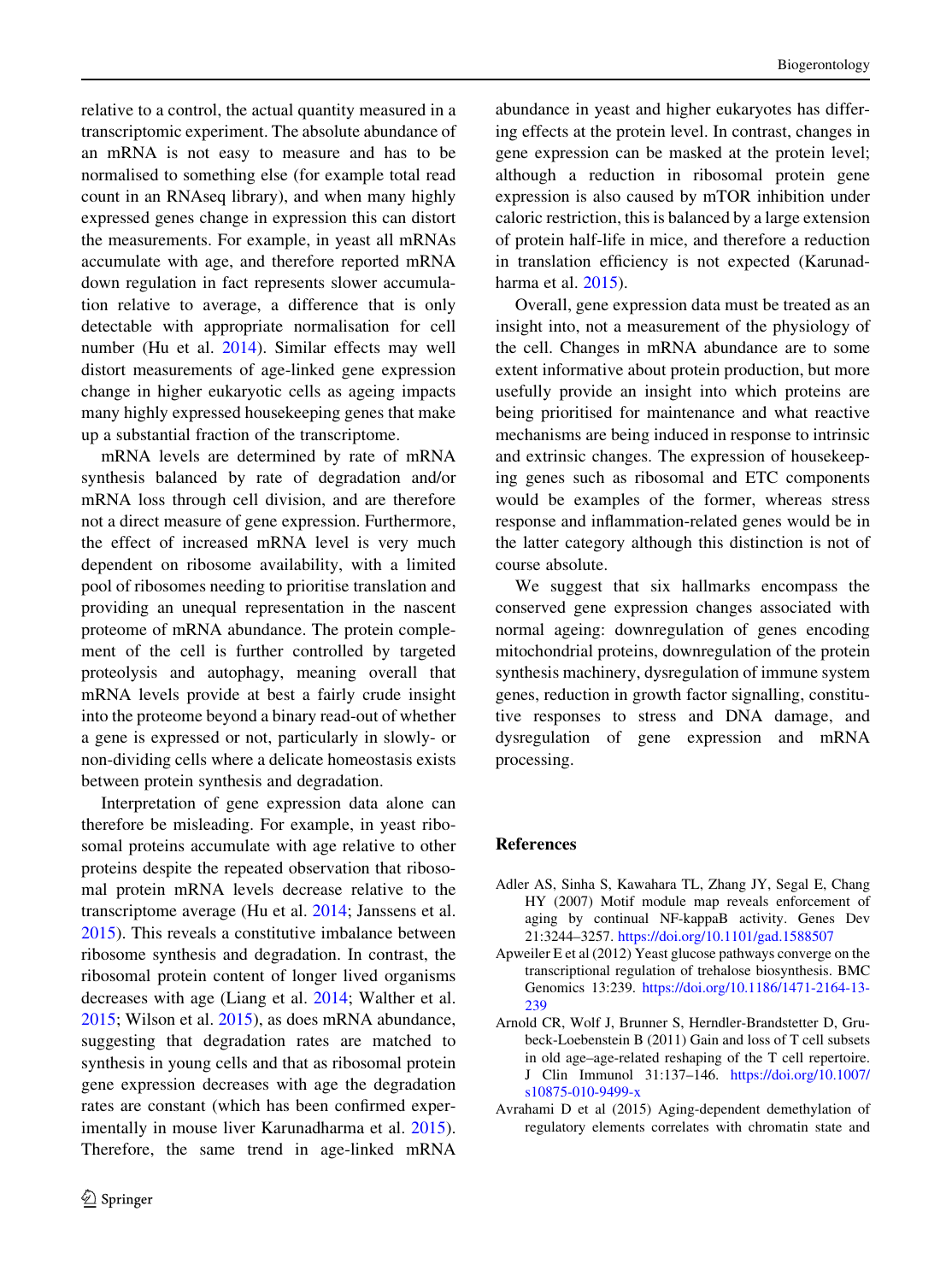<span id="page-14-0"></span>improved beta cell function. Cell Metab 22:619–632. <https://doi.org/10.1016/j.cmet.2015.07.025>

- Bahar R et al (2006) Increased cell-to-cell variation in gene expression in ageing mouse heart. Nature 441:1011–1014. <https://doi.org/10.1038/nature04844>
- Baumgart M et al (2016) Longitudinal RNA-Seq analysis of vertebrate aging identifies mitochondrial complex I as a small-molecule-sensitive modifier of lifespan. Cell Syst 2:122–132. <https://doi.org/10.1016/j.cels.2016.01.014>
- Bektas A et al (2014) Age-associated changes in basal NFkappaB function in human  $CD4+T$  lymphocytes via dysregulation of PI3 kinase. Aging 6:957–974. [https://doi.](https://doi.org/10.18632/aging.100705) [org/10.18632/aging.100705](https://doi.org/10.18632/aging.100705)
- Berchtold NC et al (2008) Gene expression changes in the course of normal brain aging are sexually dimorphic. PNAS 105:15605–15610. [https://doi.org/10.1073/pnas.](https://doi.org/10.1073/pnas.0806883105) [0806883105](https://doi.org/10.1073/pnas.0806883105)
- Bratic A, Larsson NG (2013) The role of mitochondria in aging. J Clin Investig 123:951–957. [https://doi.org/10.1172/](https://doi.org/10.1172/JCI64125) [JCI64125](https://doi.org/10.1172/JCI64125)
- Bryois J et al (2017) Time-dependent genetic effects on gene expression implicate aging processes. Genome Res 27:545–552. <https://doi.org/10.1101/gr.207688.116>
- Buchwalter A, Hetzer MW (2017) Nucleolar expansion and elevated protein translation in premature aging. Nat Commun 8:328. [https://doi.org/10.1038/s41467-017-](https://doi.org/10.1038/s41467-017-00322-z) [00322-z](https://doi.org/10.1038/s41467-017-00322-z)
- Butler JS, Dent SY (2012) Chromatin 'resetting' during transcription elongation: a central role for methylated H3K36. Nat Struct Mol Biol 19:863–864. [https://doi.org/10.1038/](https://doi.org/10.1038/nsmb.2370) [nsmb.2370](https://doi.org/10.1038/nsmb.2370)
- Cannon L et al (2017) Expression patterns of cardiac aging in Drosophila. Aging Cell 16:82–92. [https://doi.org/10.1111/](https://doi.org/10.1111/acel.12559) [acel.12559](https://doi.org/10.1111/acel.12559)
- Carlson KA et al (2015) Genome-wide gene expression in relation to age in large laboratory cohorts of Drosophila melanogaster. Genet Res Int 2015:835624. [https://doi.org/](https://doi.org/10.1155/2015/835624) [10.1155/2015/835624](https://doi.org/10.1155/2015/835624)
- Chien Y et al (2011) Control of the senescence-associated secretory phenotype by NF-kappaB promotes senescence and enhances chemosensitivity. Genes Dev 25:2125–2136. <https://doi.org/10.1101/gad.17276711>
- Choi KM, Hong SJ, van Deursen JM, Kim S, Kim KH, Lee CK (2017) Caloric restriction and rapamycin differentially alter energy metabolism in yeast. J Gerontol Ser A Biol Sci Med Sci. <https://doi.org/10.1093/gerona/glx024>
- Contrepois K et al (2017) Histone variant H2A.J accumulates in senescent cells and promotes inflammatory gene expression. Nat Commun 8:14995. [https://doi.org/10.1038/](https://doi.org/10.1038/ncomms14995) [ncomms14995](https://doi.org/10.1038/ncomms14995)
- Coppe JP, Desprez PY, Krtolica A, Campisi J (2010) The senescence-associated secretory phenotype: the dark side of tumor suppression. Annu Rev Pathol 5:99–118. [https://](https://doi.org/10.1146/annurev-pathol-121808-102144) [doi.org/10.1146/annurev-pathol-121808-102144](https://doi.org/10.1146/annurev-pathol-121808-102144)
- Cruickshanks HA et al (2013) Senescent cells harbour features of the cancer epigenome. Nat Cell Biol 15:1495–1506. <https://doi.org/10.1038/ncb2879>
- Cruz C, Della Rosa M, Krueger C, Gao Q, Field L, Houseley J (2017) Tri-methylation of histone H3 lysine 4 facilitates gene expression in ageing cells. bioRxiv, Preprint. [https://](https://doi.org/10.1101/238048) [doi.org/10.1101/238048](https://doi.org/10.1101/238048)
- Curran SP, Ruvkun G (2007) Lifespan regulation by evolutionarily conserved genes essential for viability. PLoS Genet 3:e56. [https://doi.org/10.1371/journal.pgen.](https://doi.org/10.1371/journal.pgen.0030056) [0030056](https://doi.org/10.1371/journal.pgen.0030056)
- De Bont R, van Larebeke N (2004) Endogenous DNA damage in humans: a review of quantitative data. Mutagenesis 19:169–185
- De Cecco M et al (2013a) Genomes of replicatively senescent cells undergo global epigenetic changes leading to gene silencing and activation of transposable elements. Aging Cell 12:247–256. <https://doi.org/10.1111/acel.12047>
- De Cecco M, Criscione SW, Peterson AL, Neretti N, Sedivy JM, Kreiling JA (2013b) Transposable elements become active and mobile in the genomes of aging mammalian somatic tissues. Aging 5:867–883. [https://doi.org/10.18632/aging.](https://doi.org/10.18632/aging.100621) [100621](https://doi.org/10.18632/aging.100621)
- de Magalhaes JP, Curado J, Church GM (2009) Meta-analysis of age-related gene expression profiles identifies common signatures of aging. Bioinformatics 25:875–881. [https://](https://doi.org/10.1093/bioinformatics/btp073) [doi.org/10.1093/bioinformatics/btp073](https://doi.org/10.1093/bioinformatics/btp073)
- Dephoure N, Hwang S, O'Sullivan C, Dodgson SE, Gygi SP, Amon A, Torres EM (2014) Quantitative proteomic analysis reveals posttranslational responses to aneuploidy in yeast. eLife 3:e03023. <https://doi.org/10.7554/eLife.03023>

Digital Ageing Atlas. <http://ageing-map.org/>

- Doroszuk A, Jonker MJ, Pul N, Breit TM, Zwaan BJ (2012) Transcriptome analysis of a long-lived natural Drosophila variant: a prominent role of stress- and reproduction-genes in lifespan extension. BMC Genomics 13:167. [https://doi.](https://doi.org/10.1186/1471-2164-13-167) [org/10.1186/1471-2164-13-167](https://doi.org/10.1186/1471-2164-13-167)
- Duronio RJ, Xiong Y (2013) Signaling pathways that control cell proliferation. Cold Spring Harb Perspect Biol 5:a008904. <https://doi.org/10.1101/cshperspect.a008904>
- Ermolaeva MA, Schumacher B (2014) Insights from the worm: the C. elegans model for innate immunity. Semin Immunol 26:303–309. <https://doi.org/10.1016/j.smim.2014.04.005>
- Etges WJ, Trotter MV, de Oliveira CC, Rajpurohit S, Gibbs AG, Tuljapurkar S (2015) Deciphering life history transcriptomes in different environments. Mol Ecol 24:151–179. <https://doi.org/10.1111/mec.13017>
- Farr JN et al (2015) Effects of age and estrogen on skeletal gene expression in humans as assessed by RNA sequencing. PLoS ONE 10:e0138347. [https://doi.org/10.1371/journal.](https://doi.org/10.1371/journal.pone.0138347) [pone.0138347](https://doi.org/10.1371/journal.pone.0138347)
- Fehrmann S, Paoletti C, Goulev Y, Ungureanu A, Aguilaniu H, Charvin G (2013) Aging yeast cells undergo a sharp entry into senescence unrelated to the loss of mitochondrial membrane potential. Cell Rep 5:1589–1599. [https://doi.](https://doi.org/10.1016/j.celrep.2013.11.013) [org/10.1016/j.celrep.2013.11.013](https://doi.org/10.1016/j.celrep.2013.11.013)
- Fok WC et al (2014a) Combined treatment of rapamycin and dietary restriction has a larger effect on the transcriptome and metabolome of liver. Aging Cell 13:311–319. [https://](https://doi.org/10.1111/acel.12175) [doi.org/10.1111/acel.12175](https://doi.org/10.1111/acel.12175)
- Fok WC et al (2014b) Mice fed rapamycin have an increase in lifespan associated with major changes in the liver transcriptome. PLoS ONE 9:e83988. [https://doi.org/10.1371/](https://doi.org/10.1371/journal.pone.0083988) [journal.pone.0083988](https://doi.org/10.1371/journal.pone.0083988)
- Fontana L, Partridge L, Longo VD (2010) Extending healthy life span—from yeast to humans. Science 328:321–326. <https://doi.org/10.1126/science.1172539>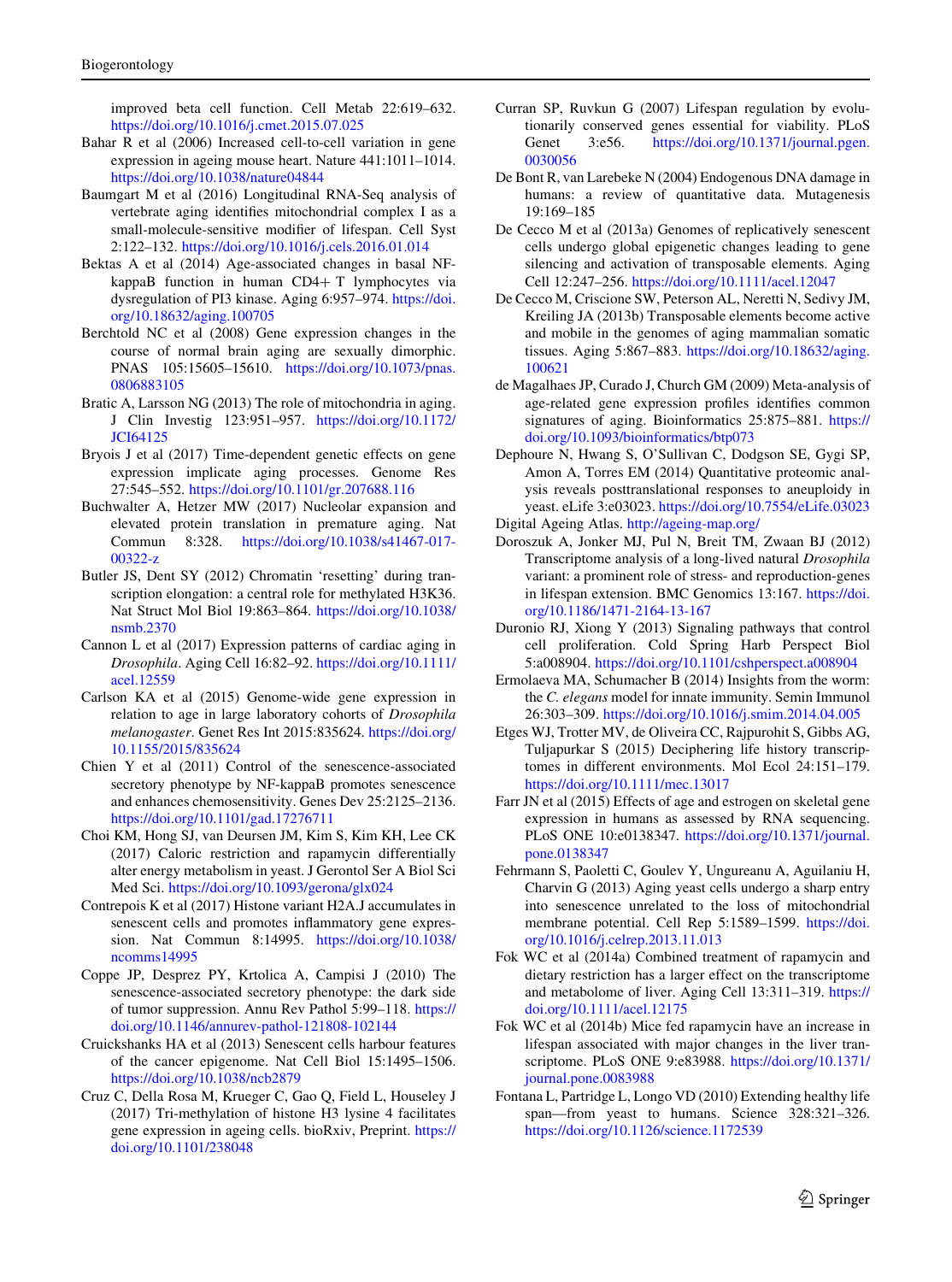- <span id="page-15-0"></span>Franceschi C, Campisi J (2014) Chronic inflammation (inflammaging) and its potential contribution to age-associated diseases. J Gerontol Ser A Biol Sci Med Sci 69(Suppl 1):S4–S9. <https://doi.org/10.1093/gerona/glu057>
- Frenk S, Pizza G, Walker RV, Houseley J (2017) Aging yeast gain a competitive advantage on non-optimal carbon sources. Aging Cell 16:602–604. [https://doi.org/10.1111/](https://doi.org/10.1111/acel.12582) [acel.12582](https://doi.org/10.1111/acel.12582)
- Gancedo JM (1998) Yeast carbon catabolite repression. Microbiol Mol Biol Rev (MMBR) 62:334–361
- Gasch AP et al (2000) Genomic expression programs in the response of yeast cells to environmental changes. Mol Biol Cell 11:4241–4257
- Gheorghe M, Snoeck M, Emmerich M, Back T, Goeman JJ, Raz V (2014) Major aging-associated RNA expressions change at two distinct age-positions. BMC Genomics 15:132. <https://doi.org/10.1186/1471-2164-15-132>
- Gill S, Le HD, Melkani GC, Panda S (2015) Time-restricted feeding attenuates age-related cardiac decline in Drosophila. Science 347:1265–1269. [https://doi.org/10.1126/](https://doi.org/10.1126/science.1256682) [science.1256682](https://doi.org/10.1126/science.1256682)
- Girardot F, Lasbleiz C, Monnier V, Tricoire H (2006) Specific age-related signatures in Drosophila body parts transcriptome. BMC Genomics 7:69. [https://doi.org/10.1186/1471-](https://doi.org/10.1186/1471-2164-7-69) [2164-7-69](https://doi.org/10.1186/1471-2164-7-69)
- Glass D et al (2013) Gene expression changes with age in skin, adipose tissue, blood and brain. Genome Biol 14:R75. <https://doi.org/10.1186/gb-2013-14-7-r75>
- Gomez-Serrano M et al (2017) Differential proteomic and oxidative profiles unveil dysfunctional protein import to adipocyte mitochondria in obesity-associated aging and diabetes. Redox Biol 11:415–428. [https://doi.org/10.1016/](https://doi.org/10.1016/j.redox.2016.12.013) [j.redox.2016.12.013](https://doi.org/10.1016/j.redox.2016.12.013)
- Hamatani T et al (2004) Age-associated alteration of gene expression patterns in mouse oocytes. Hum Mol Genet 13:2263–2278. <https://doi.org/10.1093/hmg/ddh241>
- Hannum G et al (2013) Genome-wide methylation profiles reveal quantitative views of human aging rates. Mol Cell 49:359–367. <https://doi.org/10.1016/j.molcel.2012.10.016>
- Hansen M, Taubert S, Crawford D, Libina N, Lee SJ, Kenyon C (2007) Lifespan extension by conditions that inhibit translation in Caenorhabditis elegans. Aging Cell 6:95–110. [https://doi.org/10.1111/j.1474-9726.2006.](https://doi.org/10.1111/j.1474-9726.2006.00267.x) [00267.x](https://doi.org/10.1111/j.1474-9726.2006.00267.x)
- Harman D (1956) Aging: a theory based on free radical and radiation chemistry. J Gerontol 11:298–300
- Harries LW et al (2011) Human aging is characterized by focused changes in gene expression and deregulation of alternative splicing. Aging Cell 10:868–878. [https://doi.](https://doi.org/10.1111/j.1474-9726.2011.00726.x) [org/10.1111/j.1474-9726.2011.00726.x](https://doi.org/10.1111/j.1474-9726.2011.00726.x)
- Harries LW et al (2012) Advancing age is associated with gene expression changes resembling mTOR inhibition: evidence from two human populations. Mech Ageing Dev 133:556–562. <https://doi.org/10.1016/j.mad.2012.07.003>
- Hartl FU (2017) Protein Misfolding Diseases Annual review of biochemistry 86:21–26. [https://doi.org/10.1146/annurev](https://doi.org/10.1146/annurev-biochem-061516-044518)[biochem-061516-044518](https://doi.org/10.1146/annurev-biochem-061516-044518)
- Haustead DJ et al (2016) Transcriptome analysis of human ageing in male skin shows mid-life period of variability and central role of NF-kappaB Sci Rep 6:26846. [https://doi.org/](https://doi.org/10.1038/srep26846) [10.1038/srep26846](https://doi.org/10.1038/srep26846)
- Heintz C et al (2017) Splicing factor 1 modulates dietary restriction and TORC1 pathway longevity in C. elegans. Nature 541:102–106. <https://doi.org/10.1038/nature20789>
- Holly AC, Melzer D, Pilling LC, Fellows AC, Tanaka T, Ferrucci L, Harries LW (2013a) Changes in splicing factor expression are associated with advancing age in man. Mech Ageing Dev 134:356–366. [https://doi.org/10.1016/j.mad.](https://doi.org/10.1016/j.mad.2013.05.006) [2013.05.006](https://doi.org/10.1016/j.mad.2013.05.006)
- Holly AC et al (2013b) Towards a gene expression biomarker set for human biological age. Aging Cell 12:324–326. <https://doi.org/10.1111/acel.12044>
- Horvath S (2013) DNA methylation age of human tissues and cell types. Genome Biol 14:R115. [https://doi.org/10.1186/](https://doi.org/10.1186/gb-2013-14-10-r115) [gb-2013-14-10-r115](https://doi.org/10.1186/gb-2013-14-10-r115)
- Horvath S et al (2014) Obesity accelerates epigenetic aging of human liver. PNAS 111:15538–15543. [https://doi.org/10.](https://doi.org/10.1073/pnas.1412759111) [1073/pnas.1412759111](https://doi.org/10.1073/pnas.1412759111)
- Horvath S et al (2016) Huntington's disease accelerates epigenetic aging of human brain and disrupts DNA methylation levels. Aging 8:1485–1512. [https://doi.org/10.18632/](https://doi.org/10.18632/aging.101005) [aging.101005](https://doi.org/10.18632/aging.101005)
- Hu Z et al (2014) Nucleosome loss leads to global transcriptional up-regulation and genomic instability during yeast aging. Genes Dev 28:396–408. [https://doi.org/10.1101/](https://doi.org/10.1101/gad.233221.113) [gad.233221.113](https://doi.org/10.1101/gad.233221.113)
- Human Ageing Geomic Resource. [http://genomics.senescence.](http://genomics.senescence.info/gene_expression/index.php) [info/gene\\_expression/index.php](http://genomics.senescence.info/gene_expression/index.php)
- Iadevaia V, Liu R, Proud CG (2014) mTORC1 signaling controls multiple steps in ribosome biogenesis. Semin Cell Dev Biol 36:113–120. [https://doi.org/10.1016/j.semcdb.](https://doi.org/10.1016/j.semcdb.2014.08.004) [2014.08.004](https://doi.org/10.1016/j.semcdb.2014.08.004)
- Janssens GE, Veenhoff LM (2016) The natural variation in lifespans of single yeast cells is related to variation in cell size, ribosomal protein, and division time. PLoS ONE 11:e0167394. [https://doi.org/10.1371/journal.pone.](https://doi.org/10.1371/journal.pone.0167394) [0167394](https://doi.org/10.1371/journal.pone.0167394)
- Janssens GE et al (2015) Protein biogenesis machinery is a driver of replicative aging in yeast. eLife 4:e08527. [https://](https://doi.org/10.7554/eLife.08527) [doi.org/10.7554/eLife.08527](https://doi.org/10.7554/eLife.08527)
- Johnson SC, Rabinovitch PS, Kaeberlein M (2013) mTOR is a key modulator of ageing and age-related disease. Nature 493:338–345. <https://doi.org/10.1038/nature11861>
- Josefson R, Andersson R, Nystrom T (2017) How and why do toxic conformers of aberrant proteins accumulate during ageing? Essays Biochem 61:317–324. [https://doi.org/10.](https://doi.org/10.1042/EBC20160085) [1042/EBC20160085](https://doi.org/10.1042/EBC20160085)
- Jurk D et al (2014) Chronic inflammation induces telomere dysfunction and accelerates ageing in mice. Nat Commun 2:4172. <https://doi.org/10.1038/ncomms5172>
- Kaeberlein M et al (2005) Regulation of yeast replicative life span by TOR and Sch9 in response to nutrients. Science 310:1193–1196. <https://doi.org/10.1126/science.1115535>
- Kamei Y, Tamada Y, Nakayama Y, Fukusaki E, Mukai Y (2014) Changes in transcription and metabolism during the early stage of replicative cellular senescence in budding yeast. J Biol Chem 289:32081–32093. [https://doi.org/10.](https://doi.org/10.1074/jbc.M114.600528) [1074/jbc.M114.600528](https://doi.org/10.1074/jbc.M114.600528)
- Kannan S, Dawany N, Kurupati R, Showe LC, Ertl HC (2016) Age-related changes in the transcriptome of antibody-secreting cells Oncotarget 7:13340–13353. [https://doi.org/](https://doi.org/10.18632/oncotarget.7958) [10.18632/oncotarget.7958](https://doi.org/10.18632/oncotarget.7958)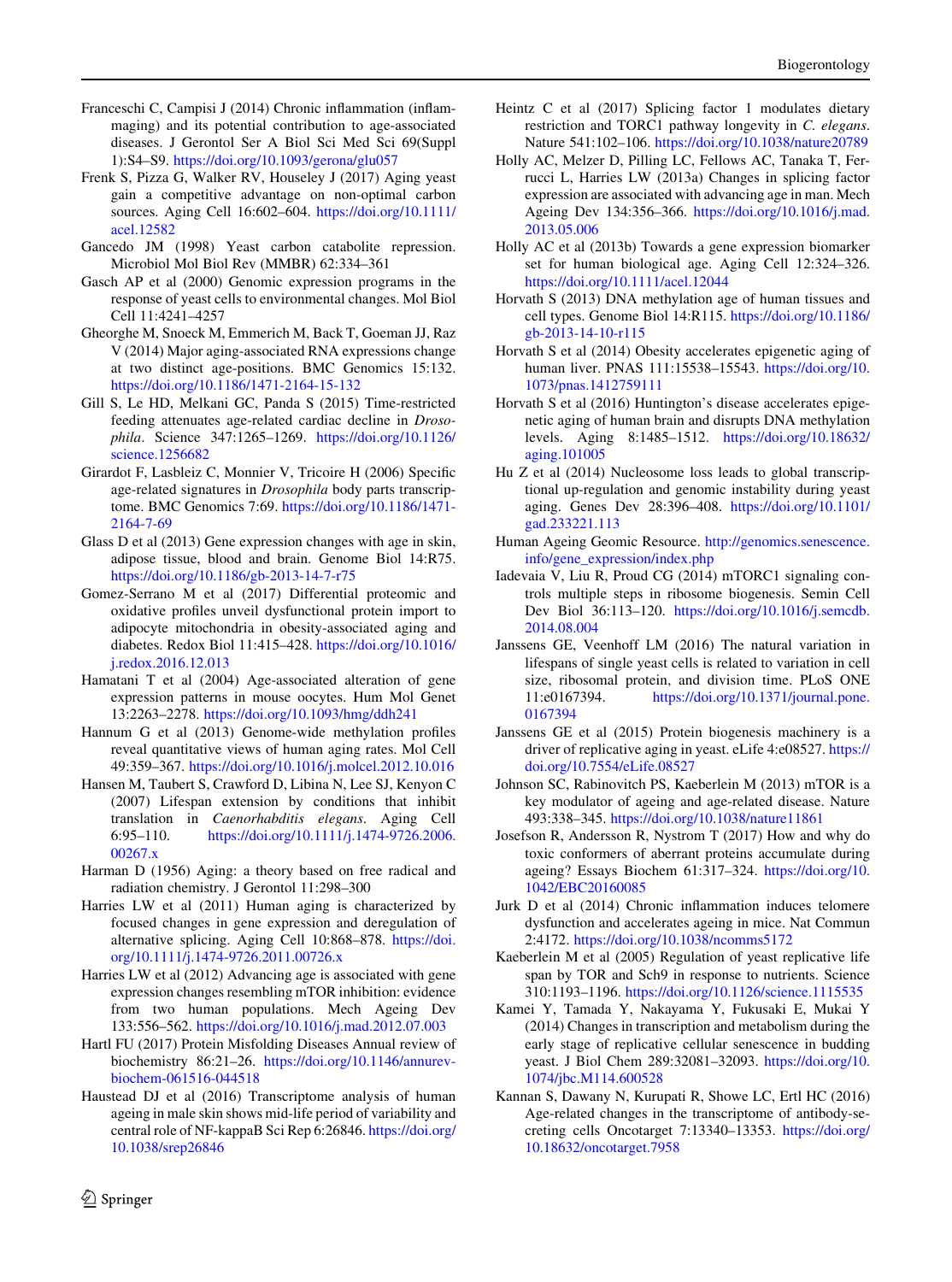- <span id="page-16-0"></span>Kantidakis T, Ramsbottom BA, Birch JL, Dowding SN, White RJ (2010) mTOR associates with TFIIIC, is found at tRNA and 5S rRNA genes, and targets their repressor Maf1. PNAS 107:11823–11828. [https://doi.org/10.1073/pnas.](https://doi.org/10.1073/pnas.1005188107) [1005188107](https://doi.org/10.1073/pnas.1005188107)
- Karunadharma PP et al (2015) Subacute calorie restriction and rapamycin discordantly alter mouse liver proteome homeostasis and reverse aging effects. Aging Cell 14:547–557. <https://doi.org/10.1111/acel.12317>
- Kaya A, Lobanov AV, Gladyshev VN (2015) Evidence that mutation accumulation does not cause aging in Saccharomyces cerevisiae. Aging Cell 14:366–371. [https://doi.](https://doi.org/10.1111/acel.12290) [org/10.1111/acel.12290](https://doi.org/10.1111/acel.12290)
- Khoo ML, Carlin SM, Lutherborrow MA, Jayaswal V, Ma DD, Moore JJ (2014) Gene profiling reveals association between altered Wnt signaling and loss of T-cell potential with age in human hematopoietic stem cells. Aging Cell 13:744–754. <https://doi.org/10.1111/acel.12229>
- Kim YM et al (2013) Implications of time-series gene expression profiles of replicative senescence. Aging Cell 12:622–634. <https://doi.org/10.1111/acel.12087>
- Kim DK, Kim TH, Lee SJ (2016a) Mechanisms of aging-related proteinopathies in Caenorhabditis elegans. Exp Mol Med 48:e263. <https://doi.org/10.1038/emm.2016.109>
- Kim SS, Choi KM, Kim S, Park T, Cho IC, Lee JW, Lee CK (2016b) Whole-transcriptome analysis of mouse adipose tissue in response to short-term caloric restriction. Mol Genet Genomics 291:831–847. [https://doi.org/10.1007/](https://doi.org/10.1007/s00438-015-1150-3) [s00438-015-1150-3](https://doi.org/10.1007/s00438-015-1150-3)
- Kirkwood TB (1977) Evolution of ageing. Nature 270:301–304
- Kuilman T et al (2008) Oncogene-induced senescence relayed by an interleukin-dependent inflammatory network. Cell 133:1019–1031. <https://doi.org/10.1016/j.cell.2008.03.039>
- Kumar A et al (2013) Age-associated changes in gene expression in human brain and isolated neurons. Neurobiol Aging 34:1199–1209. [https://doi.org/10.1016/j.neurobiolaging.](https://doi.org/10.1016/j.neurobiolaging.2012.10.021) [2012.10.021](https://doi.org/10.1016/j.neurobiolaging.2012.10.021)
- Kural KC, Tandon N, Skoblov M, Kel-Margoulis OV, Baranova AV (2016) Pathways of aging: comparative analysis of gene signatures in replicative senescence and stress induced premature senescence. BMC Genomics 17:1030. <https://doi.org/10.1186/s12864-016-3352-4>
- Labbadia J, Morimoto RI (2015a) The biology of proteostasis in aging and disease. Annu Rev Biochem 84:435–464. [https://](https://doi.org/10.1146/annurev-biochem-060614-033955) [doi.org/10.1146/annurev-biochem-060614-033955](https://doi.org/10.1146/annurev-biochem-060614-033955)
- Labbadia J, Morimoto RI (2015b) Repression of the heat shock response is a programmed event at the onset of reproduction. Mol Cell 59:639–650. [https://doi.org/10.1016/j.](https://doi.org/10.1016/j.molcel.2015.06.027) [molcel.2015.06.027](https://doi.org/10.1016/j.molcel.2015.06.027)
- Lackner DH, Hayashi MT, Cesare AJ, Karlseder J (2014) A genomics approach identifies senescence-specific gene expression regulation. Aging Cell 13:946–950. [https://doi.](https://doi.org/10.1111/acel.12234) [org/10.1111/acel.12234](https://doi.org/10.1111/acel.12234)
- Lahteenvuo J, Rosenzweig A (2012) Effects of aging on angiogenesis. Circ Res 110:1252–1264. [https://doi.org/10.](https://doi.org/10.1161/CIRCRESAHA.111.246116) [1161/CIRCRESAHA.111.246116](https://doi.org/10.1161/CIRCRESAHA.111.246116)
- Lam YW, Lamond AI, Mann M, Andersen JS (2007) Analysis of nucleolar protein dynamics reveals the nuclear degradation of ribosomal proteins. Curr Biol 17:749–760. <https://doi.org/10.1016/j.cub.2007.03.064>
- Lamming DW (2016) Inhibition of the mechanistic target of rapamycin (mTOR)-rapamycin and beyond. Cold Spring Harb Perspect Med. [https://doi.org/10.1101/cshperspect.](https://doi.org/10.1101/cshperspect.a025924) [a025924](https://doi.org/10.1101/cshperspect.a025924)
- Landis GN et al (2004) Similar gene expression patterns characterize aging and oxidative stress in Drosophila melanogaster. PNAS 101:7663–7668. [https://doi.org/10.1073/](https://doi.org/10.1073/pnas.0307605101) [pnas.0307605101](https://doi.org/10.1073/pnas.0307605101)
- Landis G, Shen J, Tower J (2012) Gene expression changes in response to aging compared to heat stress, oxidative stress and ionizing radiation in Drosophila melanogaster. Aging 4:768–789. <https://doi.org/10.18632/aging.100499>
- Laun P et al (2005) A comparison of the aging and apoptotic transcriptome of Saccharomyces cerevisiae. FEMS Yeast Res 5:1261–1272. [https://doi.org/10.1016/j.femsyr.2005.](https://doi.org/10.1016/j.femsyr.2005.07.006) [07.006](https://doi.org/10.1016/j.femsyr.2005.07.006)
- Lawrence T (2009) The nuclear factor NF-kappaB pathway in inflammation. Cold Spring Harb Perspect Biol 1:a001651. <https://doi.org/10.1101/cshperspect.a001651>
- Leadsham JE et al (2013) Loss of cytochrome c oxidase promotes RAS-dependent ROS production from the ER resident NADPH oxidase, Yno1p, in yeast. Cell Metab 18:279–286. <https://doi.org/10.1016/j.cmet.2013.07.005>
- Lee CK, Weindruch R, Prolla TA (2000) Gene-expression profile of the ageing brain in mice. Nat Genet 25:294–297. <https://doi.org/10.1038/77046>
- Lee JS et al (2012) Meta-analysis of gene expression in the mouse liver reveals biomarkers associated with inflammation increased early during aging. Mech Ageing Dev 133:467–478. <https://doi.org/10.1016/j.mad.2012.05.006>
- Lee BP et al (2016) Changes in the expression of splicing factor transcripts and variations in alternative splicing are associated with lifespan in mice and humans. Aging Cell 15:903–913. <https://doi.org/10.1111/acel.12499>
- Lesur I, Campbell JL (2004) The transcriptome of prematurely aging yeast cells is similar to that of telomerase-deficient cells. Mol Biol Cell 15:1297–1312. [https://doi.org/10.](https://doi.org/10.1091/mbc.E03-10-0742) [1091/mbc.E03-10-0742](https://doi.org/10.1091/mbc.E03-10-0742)
- Li W, Prazak L, Chatterjee N, Gruninger S, Krug L, Theodorou D, Dubnau J (2013) Activation of transposable elements during aging and neuronal decline in Drosophila. Nat Neurosci 16:529–531. <https://doi.org/10.1038/nn.3368>
- Liang V et al (2014) Altered proteostasis in aging and heat shock response in C. elegans revealed by analysis of the global and de novo synthesized proteome. Cell Mol Life Sci (CMLS) 71:3339–3361. [https://doi.org/10.1007/s00018-](https://doi.org/10.1007/s00018-014-1558-7) [014-1558-7](https://doi.org/10.1007/s00018-014-1558-7)
- Lin SS, Manchester JK, Gordon JI (2001) Enhanced gluconeogenesis and increased energy storage as hallmarks of aging in Saccharomyces cerevisiae. J Biol Chem 276:36000–36007. [https://doi.org/10.1074/jbc.](https://doi.org/10.1074/jbc.M103509200) [M103509200](https://doi.org/10.1074/jbc.M103509200)
- Lopez-Otin C, Blasco MA, Partridge L, Serrano M, Kroemer G (2013) The hallmarks of aging. Cell 153:1194–1217. <https://doi.org/10.1016/j.cell.2013.05.039>
- Lourenco dos Santos S, Baraibar MA, Lundberg S, Eeg-Olofsson O, Larsson L, Friguet B (2015) Oxidative proteome alterations during skeletal muscle ageing. Redox Biol 5:267–274. <https://doi.org/10.1016/j.redox.2015.05.006>
- Lu T, Pan Y, Kao SY, Li C, Kohane I, Chan J, Yankner BA (2004) Gene regulation and DNA damage in the ageing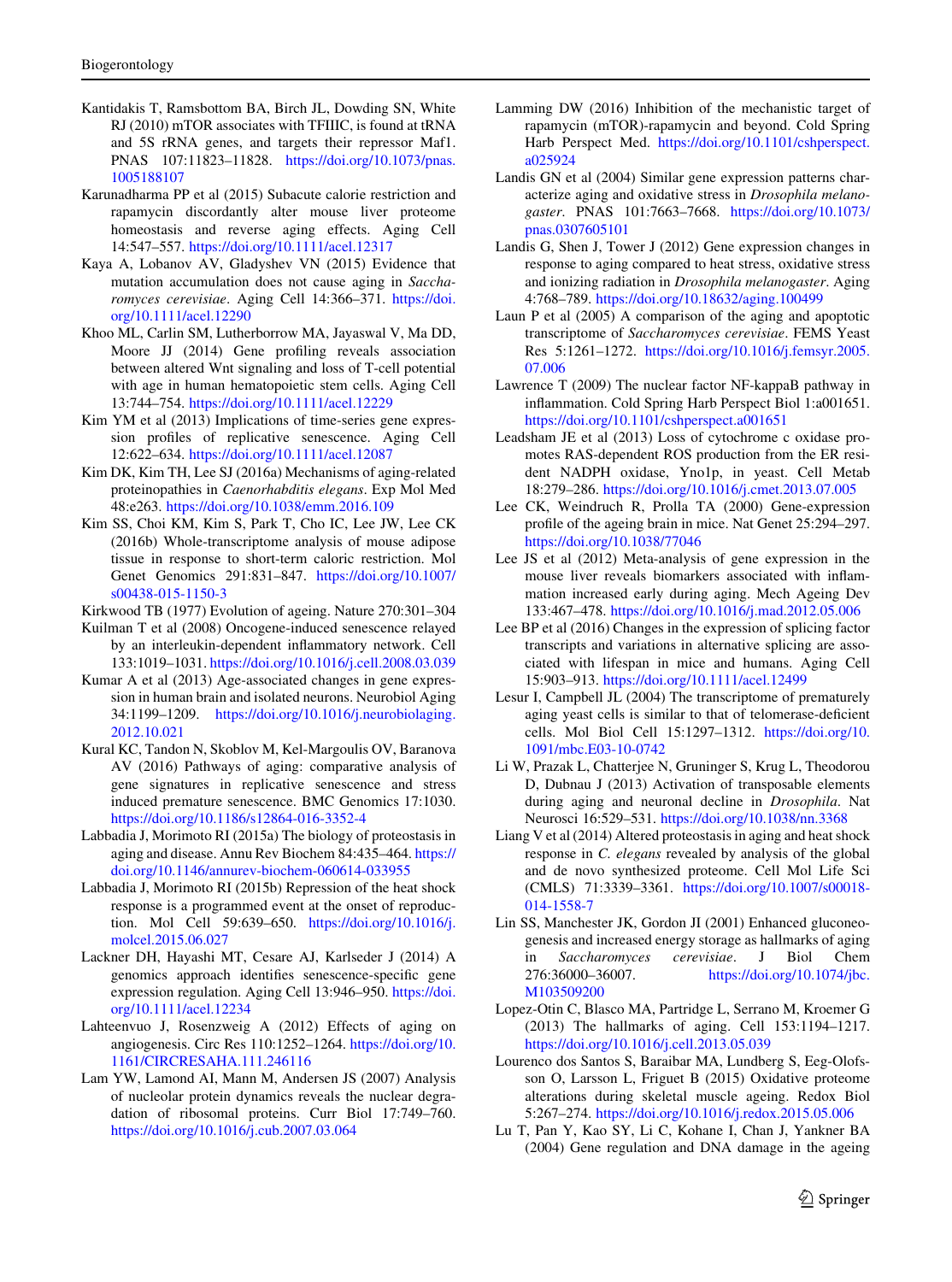<span id="page-17-0"></span>human brain. Nature 429:883–891. [https://doi.org/10.](https://doi.org/10.1038/nature02661) [1038/nature02661](https://doi.org/10.1038/nature02661)

- Lund J, Tedesco P, Duke K, Wang J, Kim SK, Johnson TE (2002) Transcriptional profile of aging in C. elegans. Curr Biol 12:1566–1573
- Ma X, Zhan G, Sleumer MC, Chen S, Liu W, Zhang MQ, Liu X (2016) Analysis of C. elegans muscle transcriptome using trans-splicing-based RNA tagging (SRT). Nucleic Acids Res 44:e156. <https://doi.org/10.1093/nar/gkw734>
- Maierhofer A, Flunkert J, Oshima J, Martin GM, Haaf T, Horvath S (2017) Accelerated epigenetic aging in Werner syndrome. Aging 9:1143–1152. [https://doi.org/10.18632/](https://doi.org/10.18632/aging.101217) [aging.101217](https://doi.org/10.18632/aging.101217)
- Mair W, Piper MD, Partridge L (2005) Calories do not explain extension of life span by dietary restriction in Drosophila. PLoS Biol 3:e223. [https://doi.org/10.1371/journal.pbio.](https://doi.org/10.1371/journal.pbio.0030223) [0030223](https://doi.org/10.1371/journal.pbio.0030223)
- Marthandan S et al (2016) Conserved genes and pathways in primary human fibroblast strains undergoing replicative and radiation induced senescence. Biol Res 49:34. [https://](https://doi.org/10.1186/s40659-016-0095-2) [doi.org/10.1186/s40659-016-0095-2](https://doi.org/10.1186/s40659-016-0095-2)
- Martinez-Jimenez CP et al (2017) Aging increases cell-to-cell transcriptional variability upon immune stimulation. Science 355:1433–1436. [https://doi.org/10.1126/science.](https://doi.org/10.1126/science.aah4115) [aah4115](https://doi.org/10.1126/science.aah4115)
- Martin-Montalvo A et al (2013) Metformin improves healthspan and lifespan in mice. Nat Commun 4:2192. [https://doi.org/](https://doi.org/10.1038/ncomms3192) [10.1038/ncomms3192](https://doi.org/10.1038/ncomms3192)
- Mayer C, Zhao J, Yuan X, Grummt I (2004) mTOR-dependent activation of the transcription factor TIF-IA links rRNA synthesis to nutrient availability. Genes Dev 18:423–434. <https://doi.org/10.1101/gad.285504>
- McCarroll SA et al (2004) Comparing genomic expression patterns across species identifies shared transcriptional profile in aging. Nat Genet 36:197–204. [https://doi.org/10.](https://doi.org/10.1038/ng1291) [1038/ng1291](https://doi.org/10.1038/ng1291)
- McCormick MA et al (2015) A comprehensive analysis of replicative lifespan in 4,698 single-gene deletion strains uncovers conserved mechanisms of aging. Cell Metab 22:895–906. <https://doi.org/10.1016/j.cmet.2015.09.008>
- Mercken EM et al (2013) Calorie restriction in humans inhibits the PI3K/AKT pathway and induces a younger transcription profile. Aging Cell 12:645–651. [https://doi.org/10.](https://doi.org/10.1111/acel.12088) [1111/acel.12088](https://doi.org/10.1111/acel.12088)
- Mirza N, Pollock K, Hoelzinger DB, Dominguez AL, Lustgarten J (2011) Comparative kinetic analyses of gene profiles of naive  $CD4+$  and  $CD8+$  T cells from young and old animals reveal novel age-related alterations. Aging Cell 10:853–867. [https://doi.org/10.1111/j.1474-9726.](https://doi.org/10.1111/j.1474-9726.2011.00730.x) [2011.00730.x](https://doi.org/10.1111/j.1474-9726.2011.00730.x)
- Miwa S et al (2014) Low abundance of the matrix arm of complex I in mitochondria predicts longevity in mice. Nat Commun 5:3837. <https://doi.org/10.1038/ncomms4837>
- Mylonakis E, Aballay A (2005) Worms and flies as genetically tractable animal models to study host–pathogen interactions. Infect Immun 73:3833–3841. [https://doi.org/10.](https://doi.org/10.1128/IAI.73.7.3833-3841.2005) [1128/IAI.73.7.3833-3841.2005](https://doi.org/10.1128/IAI.73.7.3833-3841.2005)
- Nakamura S et al (2012) Identification of blood biomarkers of aging by transcript profiling of whole blood. Biochem Biophys Res Commun 418:313–318. [https://doi.org/10.](https://doi.org/10.1016/j.bbrc.2012.01.018) [1016/j.bbrc.2012.01.018](https://doi.org/10.1016/j.bbrc.2012.01.018)
- Narita M et al (2003) Rb-mediated heterochromatin formation and silencing of E2F target genes during cellular senescence. Cell 113:703–716
- Netea MG et al (2016) Trained immunity: a program of innate immune memory in health and disease. Science 352:aaf1098. <https://doi.org/10.1126/science.aaf1098>
- Nishtala K et al (2013) Proteomic analyses of age related changes in A.BY/SnJ mouse hearts. Proteome Sci 11:29. <https://doi.org/10.1186/1477-5956-11-29>
- Novarina D, Mavrova SN, Janssens GE, Rempel IL, Veenhoff LM, Chang M (2017) Increased genome instability is not accompanied by sensitivity to DNA damaging agents in aged yeast cells. DNA Repair (Amst) 54:1–7. [https://doi.](https://doi.org/10.1016/j.dnarep.2017.03.005) [org/10.1016/j.dnarep.2017.03.005](https://doi.org/10.1016/j.dnarep.2017.03.005)
- O'Hagan HM, Mohammad HP, Baylin SB (2008) Double strand breaks can initiate gene silencing and SIRT1-dependent onset of DNA methylation in an exogenous promoter CpG island. PLoS Genet 4:e1000155. [https://doi.org/10.1371/](https://doi.org/10.1371/journal.pgen.1000155) [journal.pgen.1000155](https://doi.org/10.1371/journal.pgen.1000155)
- Ori A et al (2015) Integrated transcriptome and proteome analyses reveal organ-specific proteome deterioration in old rats. Cell Syst 1:224–237. [https://doi.org/10.1016/j.](https://doi.org/10.1016/j.cels.2015.08.012) [cels.2015.08.012](https://doi.org/10.1016/j.cels.2015.08.012)
- O'Sullivan RJ, Kubicek S, Schreiber SL, Karlseder J (2010) Reduced histone biosynthesis and chromatin changes arising from a damage signal at telomeres. Nat Struct Mol Biol 17:1218–1225. <https://doi.org/10.1038/nsmb.1897>
- Peters MJ et al (2015) The transcriptional landscape of age in human peripheral blood. Nat Commun 6:8570. [https://doi.](https://doi.org/10.1038/ncomms9570) [org/10.1038/ncomms9570](https://doi.org/10.1038/ncomms9570)
- Philipp O, Hamann A, Servos J, Werner A, Koch I, Osiewacz HD (2013) A genome-wide longitudinal transcriptome analysis of the aging model Podospora anserina. PLoS ONE 8:e83109. [https://doi.org/10.1371/journal.pone.](https://doi.org/10.1371/journal.pone.0083109) [0083109](https://doi.org/10.1371/journal.pone.0083109)
- Piper MD et al (2017) Matching dietary amino acid balance to the in silico-translated exome optimizes growth and reproduction without cost to lifespan. Cell Metab 25:610–621. <https://doi.org/10.1016/j.cmet.2017.02.005>
- Plank M, Wuttke D, van Dam S, Clarke SA, de Magalhaes JP (2012) A meta-analysis of caloric restriction gene expression profiles to infer common signatures and regulatory mechanisms. Mol BioSyst 8:1339–1349. [https://doi.org/](https://doi.org/10.1039/c2mb05255e) [10.1039/c2mb05255e](https://doi.org/10.1039/c2mb05255e)
- Pletcher SD, Macdonald SJ, Marguerie R, Certa U, Stearns SC, Goldstein DB, Partridge L (2002) Genome-wide transcript profiles in aging and calorically restricted Drosophila melanogaster. Curr Biol 12:712–723
- Pu M et al (2015) Trimethylation of Lys36 on H3 restricts gene expression change during aging and impacts life span. Genes Dev 29:718–731. [https://doi.org/10.1101/gad.](https://doi.org/10.1101/gad.254144.114) [254144.114](https://doi.org/10.1101/gad.254144.114)
- Purcell M, Kruger A, Tainsky MA (2014) Gene expression profiling of replicative and induced senescence. Cell Cycle 13:3927–3937. [https://doi.org/10.4161/15384101.2014.](https://doi.org/10.4161/15384101.2014.973327) [973327](https://doi.org/10.4161/15384101.2014.973327)
- Quach A et al (2017) Epigenetic clock analysis of diet, exercise, education, and lifestyle factors. Aging 9:419–446. [https://](https://doi.org/10.18632/aging.101168) [doi.org/10.18632/aging.101168](https://doi.org/10.18632/aging.101168)
- Rangaraju S et al (2015) Suppression of transcriptional drift extends C. elegans lifespan by postponing the onset of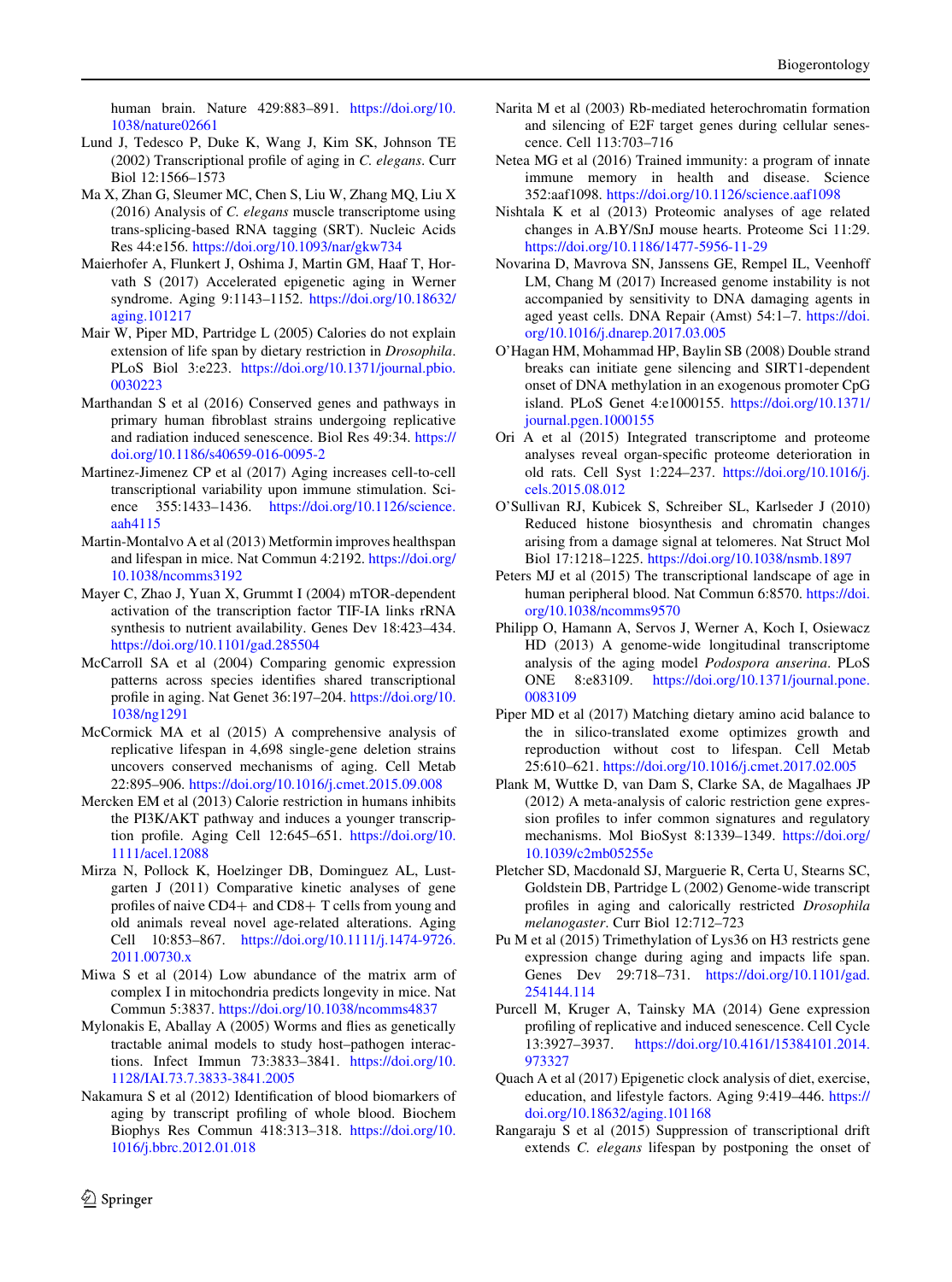<span id="page-18-0"></span>mortality. eLife 4:e8833. [https://doi.org/10.7554/eLife.](https://doi.org/10.7554/eLife.08833) [08833](https://doi.org/10.7554/eLife.08833)

- Rao SG, Jackson JG (2016) SASP: tumor suppressor or promoter? Yes! Trends Cancer 2:676–687. [https://doi.org/10.](https://doi.org/10.1016/j.trecan.2016.10.001) [1016/j.trecan.2016.10.001](https://doi.org/10.1016/j.trecan.2016.10.001)
- Rattan SI (1996) Synthesis, modifications, and turnover of proteins during aging. Exp Gerontol 31:33–47
- Rea SL, Ventura N, Johnson TE (2007) Relationship between mitochondrial electron transport chain dysfunction, development, and life extension in Caenorhabditis elegans. PLoS Biol 5:e259. [https://doi.org/10.1371/journal.](https://doi.org/10.1371/journal.pbio.0050259) [pbio.0050259](https://doi.org/10.1371/journal.pbio.0050259)
- Reis-Rodrigues P et al (2012) Proteomic analysis of age-dependent changes in protein solubility identifies genes that modulate lifespan. Aging Cell 11:120–127. [https://doi.org/](https://doi.org/10.1111/j.1474-9726.2011.00765.x) [10.1111/j.1474-9726.2011.00765.x](https://doi.org/10.1111/j.1474-9726.2011.00765.x)
- Remondini D et al (2010) Complex patterns of gene expression in human T cells during in vivo aging. Mol BioSyst 6:1983–1992. <https://doi.org/10.1039/c004635c>
- Reynolds LM et al (2015) Transcriptomic profiles of aging in purified human immune cells. BMC Genomics 16:333. <https://doi.org/10.1186/s12864-015-1522-4>
- Rodriguez SA, Grochova D, McKenna T, Borate B, Trivedi NS, Erdos MR, Eriksson M (2016) Global genome splicing analysis reveals an increased number of alternatively spliced genes with aging. Aging Cell 15:267–278. [https://](https://doi.org/10.1111/acel.12433) [doi.org/10.1111/acel.12433](https://doi.org/10.1111/acel.12433)
- Roforth MM et al (2015) Global transcriptional profiling using RNA sequencing and DNA methylation patterns in highly enriched mesenchymal cells from young versus elderly women. Bone 76:49–57. [https://doi.org/10.1016/j.bone.](https://doi.org/10.1016/j.bone.2015.03.017) [2015.03.017](https://doi.org/10.1016/j.bone.2015.03.017)
- Ryan NA, Zwetsloot KA, Westerkamp LM, Hickner RC, Pofahl WE, Gavin TP (2006) Lower skeletal muscle capillarization and VEGF expression in aged vs. young men. J Appl Physiol (1985) 100:178–185. [https://doi.org/10.1152/](https://doi.org/10.1152/japplphysiol.00827.2005) [japplphysiol.00827.2005](https://doi.org/10.1152/japplphysiol.00827.2005)
- Sarup P, Sorensen P, Loeschcke V (2011) Flies selected for longevity retain a young gene expression profile. Age (Dordr) 33:69–80. [https://doi.org/10.1007/s11357-010-](https://doi.org/10.1007/s11357-010-9162-8) [9162-8](https://doi.org/10.1007/s11357-010-9162-8)
- Sarup P, Sorensen P, Loeschcke V (2014) The long-term effects of a life-prolonging heat treatment on the Drosophila melanogaster transcriptome suggest that heat shock proteins extend lifespan. Exp Gerontol 50:34–39. [https://doi.](https://doi.org/10.1016/j.exger.2013.11.017) [org/10.1016/j.exger.2013.11.017](https://doi.org/10.1016/j.exger.2013.11.017)
- Scaffidi P, Misteli T (2006) Lamin A-dependent nuclear defects in human aging. Science 312:1059–1063. [https://doi.org/](https://doi.org/10.1126/science.1127168) [10.1126/science.1127168](https://doi.org/10.1126/science.1127168)
- Schmeisser S et al (2013) Neuronal ROS signaling rather than AMPK/sirtuin-mediated energy sensing links dietary restriction to lifespan extension. Mol Metab 2:92–102. <https://doi.org/10.1016/j.molmet.2013.02.002>
- Schumacher B et al (2008) Delayed and accelerated aging share common longevity assurance mechanisms. PLoS Genet 4:e1000161. <https://doi.org/10.1371/journal.pgen.1000161>
- Seim I, Ma S, Gladyshev VN (2016) Gene expression signatures of human cell and tissue longevity. NPJ Aging Mech Dis 2:16014. <https://doi.org/10.1038/npjamd.2016.14>
- Sen P et al (2015) H3K36 methylation promotes longevity by enhancing transcriptional fidelity. Genes Dev 29:1362–1376. <https://doi.org/10.1101/gad.263707.115>
- Shelton DN, Chang E, Whittier PS, Choi D, Funk WD (1999) Microarray analysis of replicative senescence. Curr Biol 9:939–945
- Shumaker DK et al (2006) Mutant nuclear lamin A leads to progressive alterations of epigenetic control in premature aging. PNAS 103:8703–8708. [https://doi.org/10.1073/](https://doi.org/10.1073/pnas.0602569103) [pnas.0602569103](https://doi.org/10.1073/pnas.0602569103)
- Southworth LK, Owen AB, Kim SK (2009) Aging mice show a decreasing correlation of gene expression within genetic modules. PLoS Genet 5:e1000776. [https://doi.org/10.](https://doi.org/10.1371/journal.pgen.1000776) [1371/journal.pgen.1000776](https://doi.org/10.1371/journal.pgen.1000776)
- Stauch KL, Purnell PR, Villeneuve LM, Fox HS (2015) Proteomic analysis and functional characterization of mouse brain mitochondria during aging reveal alterations in energy metabolism. Proteomics 15:1574–1586. [https://doi.](https://doi.org/10.1002/pmic.201400277) [org/10.1002/pmic.201400277](https://doi.org/10.1002/pmic.201400277)
- Stubbs TM et al (2017) Multi-tissue DNA methylation age predictor in mouse. Genome Biol 18:68. [https://doi.org/10.](https://doi.org/10.1186/s13059-017-1203-5) [1186/s13059-017-1203-5](https://doi.org/10.1186/s13059-017-1203-5)
- Sun D et al (2014) Epigenomic profiling of young and aged HSCs reveals concerted changes during aging that reinforce self-renewal. Cell Stem Cell 14:673–688. [https://doi.](https://doi.org/10.1016/j.stem.2014.03.002) [org/10.1016/j.stem.2014.03.002](https://doi.org/10.1016/j.stem.2014.03.002)
- Thompson MJ, vonHoldt B, Horvath S, Pellegrini M (2017) An epigenetic aging clock for dogs and wolves. Aging 9:1055–1068. <https://doi.org/10.18632/aging.101211>
- Tiku V et al (2016) Small nucleoli are a cellular hallmark of longevity. Nat Commun 8:16083. [https://doi.org/10.1038/](https://doi.org/10.1038/ncomms16083) [ncomms16083](https://doi.org/10.1038/ncomms16083)
- Tsakiri EN, Sykiotis GP, Papassideri IS, Gorgoulis VG, Bohmann D, Trougakos IP (2013) Differential regulation of proteasome functionality in reproductive vs. somatic tissues of Drosophila during aging or oxidative stress. FASEB J 27:2407–2420. [https://doi.org/10.1096/fj.12-](https://doi.org/10.1096/fj.12-221408) [221408](https://doi.org/10.1096/fj.12-221408)
- Tsang CK, Liu H, Zheng XF (2010) mTOR binds to the promoters of RNA polymerase I- and III-transcribed genes. Cell Cycle 9:953–957. [https://doi.org/10.4161/cc.9.5.](https://doi.org/10.4161/cc.9.5.10876) [10876](https://doi.org/10.4161/cc.9.5.10876)
- van den Akker EB et al (2014) Meta-analysis on blood transcriptomic studies identifies consistently coexpressed protein-protein interaction modules as robust markers of human aging. Aging Cell 13:216–225. [https://doi.org/10.](https://doi.org/10.1111/acel.12160) [1111/acel.12160](https://doi.org/10.1111/acel.12160)
- Vavken P, Saad FA, Murray MM (2010) Age dependence of expression of growth factor receptors in porcine ACL fibroblasts. J Orthop Res 28:1107–1112. [https://doi.org/10.](https://doi.org/10.1002/jor.21111) [1002/jor.21111](https://doi.org/10.1002/jor.21111)
- Venema J, Tollervey D (1999) Ribosome synthesis in Saccharomyces cerevisiae. Annu Rev Genet 33:261–311. [https://](https://doi.org/10.1146/annurev.genet.33.1.261) [doi.org/10.1146/annurev.genet.33.1.261](https://doi.org/10.1146/annurev.genet.33.1.261)
- Vermeij WP et al (2016) Restricted diet delays accelerated ageing and genomic stress in DNA-repair-deficient mice. Nature 537:427–431. <https://doi.org/10.1038/nature19329>
- Voutetakis K, Chatziioannou A, Gonos ES, Trougakos IP (2015) Comparative meta-analysis of transcriptomics data during cellular senescence and in vivo tissue ageing. Oxid Med